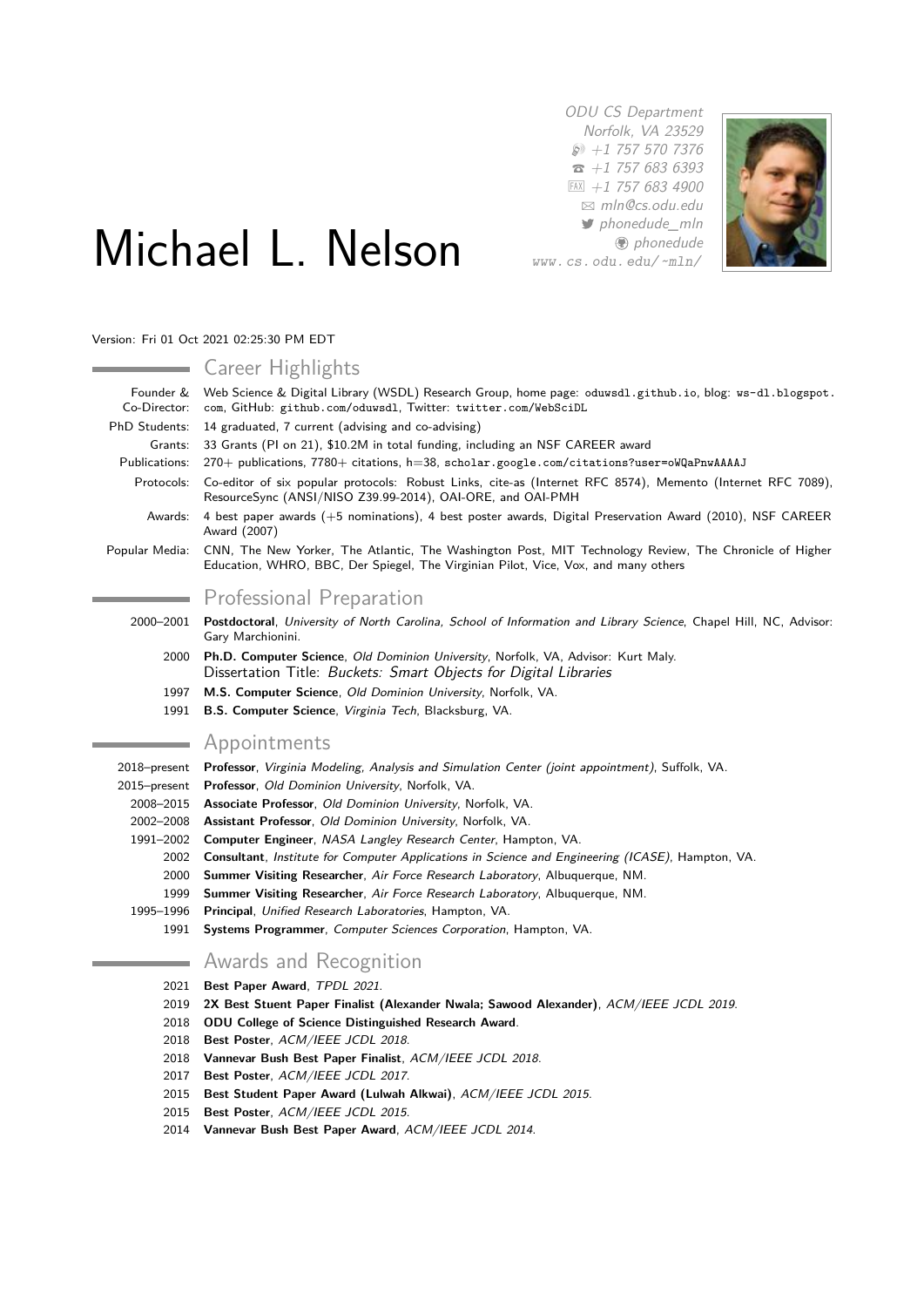- 2014 **Best Student Paper Award (Justin Brunelle)**, ACM/IEEE JCDL 2014.
- 2013 **Best Student Paper Award (Yasmin AlNoamany)**, TPDL 2013.
- 2013 **Best Student Paper Finalist (Scott Ainsworth)**, ACM/IEEE JCDL 2013.
- 2012 **ODU College of Science Distinguished Research Award**.
- 2012 **ODU College of Science Doctoral Mentoring Award**.
- 2010 **Digital Preservation Coalition (DPC) Digital Preservation Award**, For Work on Memento, London UK, December 1 2010.
- 2010 **Microsoft Research Faculty Summit 2010**, For Work on Memento, Redmond WA, July 12-13 2010.
- 2010 **O'Reilly Foo Camp**, For Work on Memento, Sebastopol CA, June 24-28 2010.
- 2008 **Digital Preservation Pioneer**, Library of Congress.
- 2007–2011 **NSF CAREER Award**, Self-Preserving Digital Objects.
	- 2007 **Invited Participant**, NSF/JISC Repositories Workshop, April 17-19, 2007, Phoenix AZ.
	- 2004 **Best Poster**, ACM/IEEE JCDL 2004.
	- 2003 **Vannevar Bush Best Paper Finalist**, ACM/IEEE JCDL 2003.
	- 2001 **Award for the NACA digital library**, NASA Langley Research Center.
- 2000–2001 **Information Technology Fellowship**, NASA Langley Research Center.
	- 2000 **Award for Research Excellence**, NASA Langley Research Center.
	- 1996 **Best Technical Site for the NASA Technical Report Server**, Industry.Net.
	- 1994 **Team Excellence Award for Internet Fair 1**, NASA Langley Research Center.
	- 1993 **Award for the Langley Technical Report Server**, NASA Langley Research Center.

Grants (\$10.2M total, PI on 21 of 33)

- 2021–2023 V. Rampin (PI), M. Klein (Co-PI), wilkie (Co-PI), M. L. Nelson (Co-PI), "Collaborative Software Archiving for Institutions (CoSAI)", Alfred P. Sloan Foundation, \$520,503
- 2021-2023 M. L. Nelson (PI), M. C. Weigle, S. Kimmel, J. Ritchie, W. Hu, "A Graduate Certificate in Web Archiving", IMLS, \$98,361
- 2021-2022 M. L. Nelson (PI), Not Your Parents' Web: Scope, Segmentation, Stability, Resilience, and Persistence, Protocol Labs, \$75,000
- 2020–2021 M. L. Nelson (PI), M. Weigle, et al. "Improving the Dark and Stormy Archives Framework by Summarizing the Collections of the National Library of Australia", IIPC, \$50,000
- 2020–2020 D. E. Wittkower (PI), L. Wittkower, M. L. Nelson, "Information Literacy for Cybersecurity", COVA CCI, \$20,000
- 2018–2020 Z. Xie (PI), E. Fox, M. Klein, M. L. Nelson, J. Littman, J. Bailey, I. Milligan, "Continuing Education to Advance Web Archiving", IMLS, \$248,451
- 2017–2019 M. C. Weigle (PI), M. L. Nelson, "Visualizing Webpage Changes Over Time", NEH, \$75,000
- 2016–2019 M. L. Nelson (PI), M. C. Weigle, H. Van de Sompel,"Towards a Web-Centric Approach for Capturing the Scholarly Record", Andrew Mellon Foundation, \$830,000
- 2015–2018 M. L. Nelson (PI), M. C. Weigle, "Increasing the Value of Existing Web Archives", NSF, \$481,780
- 2015–2018 M. L. Nelson (PI), M. C. Weigle, "Combining Social Media Storytelling With Web Archives", IMLS, \$468,618
- 2014–2017 M. C. Weigle (PI), M. L. Nelson, "Archive What I Can See Now: Bringing Institutional Web Archiving Tools to the Individual Researcher", NEH, \$324,624
- 2014–2016 M. L. Nelson, "Web Archive Profiling Via Sampling", IIPC, \$49,000
	- 2014 M. L. Nelson (PI), M. C. Weigle, "Tools for Managing Seed URIs", Andrew Mellon Foundation, \$22,000
- 2014 M. C. Weigle (PI), M. L. Nelson, "Visualizing Digital Collections of Web Archives", Andrew Mellon Foundation, \$22,000
- 2013–2014 M. C. Weigle (PI), M. L. Nelson, "Archive What I Can See Now", NEH, \$57,892
- 2013–2014 M. L. Nelson, "Enhanced Memento Support for MediaWiki", Andrew Mellon Foundation, \$25,000
- 2012–2013 M. L. Nelson, "Doctoral Consortium at 2012 ACM/IEEE-CS Joint Conference on Digital Libraries (JCDL 2012)", NSF, \$15,930
- 2012–2013 T. A. Carpenter (PI), M. L. Nelson, C. Lagoze, "A Specification for Resource Synchronization", Alfred P. Sloan Foundation, \$222,706
	- 2011 M. L. Nelson (PI), M. C. Weigle, K. Gossett, L. Potts, "Identifying and Archiving Culturally Important Conversations in the Social Web", ODU Research Foundation, \$54,000
- 2010–2013 H. Garcia-Molina (PI), M. L. Nelson, F. McCown, "III: Large: Collaborative Research: Web Archive Cooperative", NSF, \$2,858,601
- 2010–2012 M. L. Nelson (PI), H. Van de Sompel, "Integrating the Past Web Into the Current Web", Library of Congress, \$1,000,000
- 2008 M. L. Nelson, "Client-Side Preservation Techniques for ORE Aggregations", Andrew Mellon Foundation, \$24,500
- 2007–2011 M. L. Nelson, "CAREER: Self-Preserving Digital Objects", NSF, \$540,754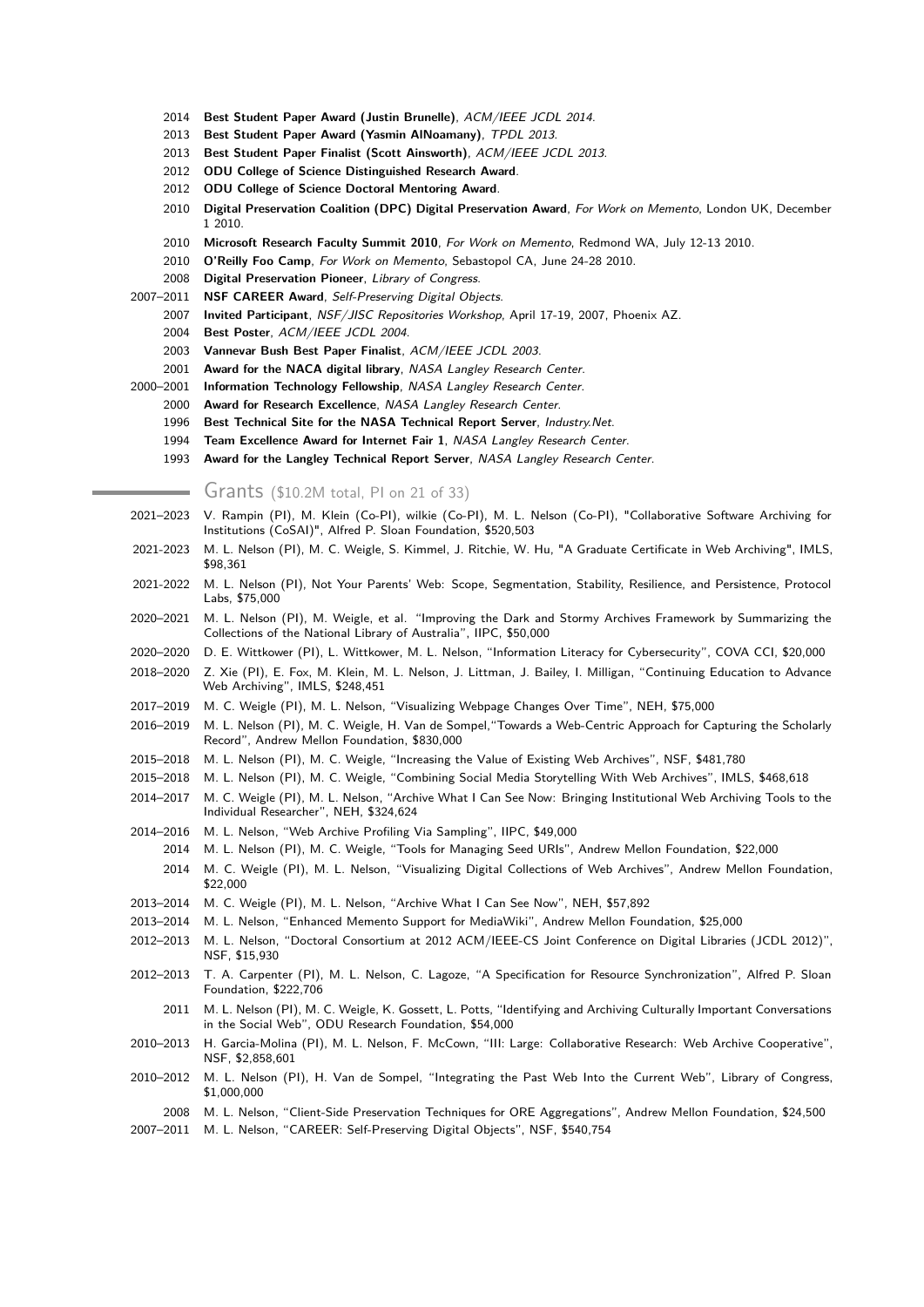- 2007–2010 M. L. Nelson (PI), H. Van de Sompel, "Tools for a Preservation-Ready Web", Library of Congress, \$249,941
- 2006–2007 M. L. Nelson, "SGER: In Vivo Digital Preservation", NSF, \$101,895
- 2006 M. L. Nelson, "Repository Design and Support for the Library of Congress", Library of Congress, \$16,156
- 2005–2006 M. L. Nelson, "OAI-PMH Repository Analysis for the NASA Langley Research Center Atmospheric Sciences Data Center", NASA LaRC, \$50,892
- 2005–2006 M. L. Nelson (PI), J. Bollen, "Shared Infrastructure Preservation Models", NSF, \$111,300
- 2004–2005 M. L. Nelson (PI), J. Bollen, "Self-Preserving Digital Objects", Library of Congress, \$109,836
- 2004–2005 M. L. Nelson, "mod\_oai: Getting OAI for Free", Andrew Mellon Foundation, \$47,433
- 2003–2004 K. Maly (PI), M. Zubair, M. L. Nelson, J. Bollen, "Digital Library Technology/Application Development", NASA LaRC, \$240,000
- 2002–2004 K. Maly (PI), M. Zubair, M. L. Nelson, "Kepler A Communal Digital Library", NSF, \$700,000
- 2001–2002 K. Maly (PI), M. Zubair, M. L. Nelson, "An OAI-Compliant Federated Physics Digital Library for the NSDL", NSF, \$479,997

## Protocols and Specifications

- [1] Martin Klein, Shawn M. Jones, Harihar Shankar, Richard Wincewicz, Michael L. Nelson, and Herbert Van de Sompel. Robustifying links. https://robustlinks.mementoweb.org/spec/, 2020.
- Herbert Van de Sompel, Michael Nelson, Geoff Bilder, John Kunze, and Simeon Warner. cite-as: A Link Relation to Convey a Preferred URI for Referencing, Internet RFC 8574, April 2019.
- [3] Martin Klein, Robert Sanderson, Robert Van de Sompel, Herbert, Simeon Warner, Bernhard Haslhofer, Michael Nelson, and Carl Lagoze. ResourceSync Framework Specification (ANSI/NISO Z39.99-2014). http://www.openarchives.org/rs/resourcesync, 2014.
- [4] Herbert Van de Sompel, Michael Nelson, and Robert Sanderson. HTTP framework for time-based access to resource states – Memento, Internet RFC 7089, December 2013.
- [5] Carl Lagoze, Herbert Van de Sompel, Pete Johnston, Michael Nelson, Robert Sanderson, and Simeon Warner. ORE Specifications and User Guides. http://www.openarchives.org/ore/toc, 2008.
- [6] Carl Lagoze, Herbert Van de Sompel, Michael L. Nelson, and Simeon Warner. The Open Archives Initiative Protocol for Metadata Harvesting. http://www.openarchives.org/OAI/openarchivesprotocol.html, 2002.

## Proceedings Edited

- [1] José Borbinha, Michael L. Nelson, and Steve Knight, editors. Proceedings of the 10th International Conference on Preservation of Digital Objects iPRES 2013, Lisbon, Portugal, September 3-5, 2013, 2013.
- [2] Karim B. Boughida, Barrie Howard, Michael L. Nelson, Herbert Van de Sompel, and Ingeborg Sølvberg, editors. Proceedings of the 12th ACM/IEEE-CS Joint Conference on Digital Libraries, JCDL '12, Washington, DC, USA, June 10-14, 2012. ACM, 2012.
- Gary Marchionini, Michael L. Nelson, and Catherine C. Marshall, editors. ACM/IEEE Joint Conference on Digital Libraries, JCDL 2006, Chapel Hill, NC, USA, June 11-15, 2006, Proceedings. ACM, 2006.
- [4] Michael L. Nelson, Kurt Maly, Mohammad Zubair, and Diann Rucsh-Feja, editors. Experimental OAI-Based Digital Library Systems, Workshop at the 2001 European Conference on Digial Libraries (ECDL), Darmstadt Germany, September 8, 2001. NASA (NASA/TM-2002-211638), 2002.

## Book Chapters

- [1] Shawn M. Jones, Martin Klein, Herbert Van de Sompel, Michael L. Nelson, and Michele C. Weigle. Interoperability for accessing versions of web resources with the Memento protocol. In The Past Web: Exploring Web Archives. Springer International Publishing, 2021.
- [2] Michael L. Nelson and Herbert Van de Sompel. Adding the dimension of time to HTTP. In SAGE Handbook of Web History. SAGE Publishing, 2019.
- [3] Michael L. Nelson. Information loss. In Decadence and Decay: From Ancient Rome to the Present, pages 193-198. Bokförlaget Stolpe, 2019.
- [4] Michael L. Nelson, Carl Lagoze, Herbert Van de Sompel, Pete Johnston, Robert Sanderson, and Simeon Warner. Object Reuse and Exchange. In Wireless Communication and Information – Radio Engineering and Multimedia Applications, pages 259–265. Verlag Werner Hulsbusch, 2009.
- [5] Martin Klein, Frank McCown, Joan A. Smith, and Michael L. Nelson. How much preservation do I get if I do absolutely nothing? Using the Web Infrastructure for digital preservation. In Content Engineering: Konzepte, Technologien und Anwendungen in der Medienproduktion, pages 71–87. Gito Verlag, 2007.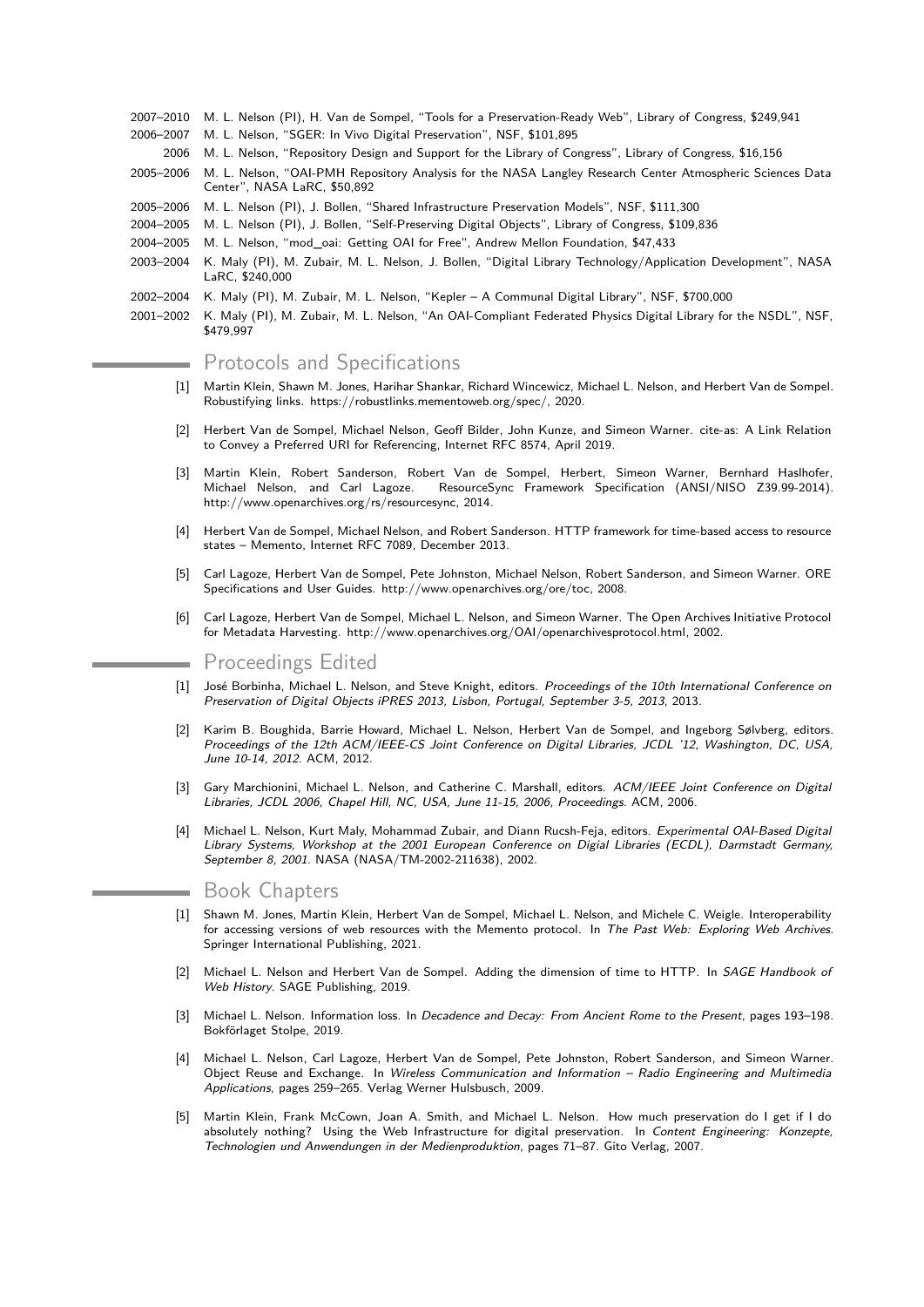- Frank McCown, Joan A. Smith, Michael L. Nelson, and Johan Bollen. Reconstructing websites for the lazy webmaster. In Dynamics of Search Engines: An Introduction, pages 81-112. The Icfai University Press, 2007.
- [7] Gretchen L. Gottlich, John M. Meyer, Michael L. Nelson, and David J. Bianco. Integrating information technology into large organizations. In Cases in Information Technology Management in Modern Organizations, pages 210–225. Idea Group Inc., 1997.

Refereed Journals

- [1] Corren G. McCoy, Michael L. Nelson, and Michele C. Weigle. Mining the web to approximate university rankings. Information Discovery and Delivery, 46(3):173–183, 2018.
- [2] Shawn M. Jones, Herbert Van de Sompel, and Michael L. Nelson. Avoiding spoilers: wiki time travel with Sheldon Cooper. International Journal on Digital Libraries, 19(1):77–93, 2018.
- [3] Lulwah Alkwai, Michael L. Nelson, and Michele C. Weigle. Comparing the archival rate of Arabic, English, Danish, and Korean language web pages. ACM Transactions on Information Systems, 36(1), 2017.
- [4] Sawood Alam, Michael L. Nelson, Herbert Van de Sompel, Lyudmila L. Balakireva, Harihar Shankar, and David S. H. Rosenthal. Web archive profiling through CDX summarization. International Journal on Digital Libraries, 17(3):223–228, 2016.
- [5] Yasmin AlNoamany, Michele C. Weigle, and Michael L. Nelson. Characteristics of social media stories: What makes a good story? International Journal on Digital Libraries, 17(3):239–256, 2016.
- [6] Yasmin AlNoamany, Michele C. Weigle, and Michael L. Nelson. Detecting off-topic pages within TimeMaps in Web archives. International Journal on Digital Libraries, 17(3):203–221, 2016.
- [7] Justin F. Brunelle, Mat Kelly, Hany SalahEldeen, Michele C. Weigle, and Michael L. Nelson. Not all mementos are created equal: measuring the impact of missing resources. International Journal on Digital Libraries, 16(3-4):283– 301, 2015.
- [8] Charles L. Cartledge and Michael L. Nelson. When should I make preservation copies of myself? and after I do, how will I send messages to my copies? International Journal on Digital Libraries, 16(3-4):183-205, 2015.
- [9] Justin F. Brunelle, Mat Kelly, Michele C. Weigle, and Michael L. Nelson. The impact of JavaScript on archivability. International Journal on Digital Libraries, 17(2):95–117, 2016.
- [10] Scott G. Ainsworth and Michael L. Nelson. Evaluating sliding and sticky target policies by measuring temporal drift in acyclic walks through a web archive. International Journal on Digital Libraries, 16(2):129–144, 2015.
- [11] Ahmed AlSum, Michele C. Weigle, Michael L. Nelson, and Herbert Van de Sompel. Profiling web archive coverage for top-level domain and content language. International Journal on Digital Libraries, 14(3):149–166, 2014.
- [12] Yasmin AlNoamany, Ahmed AlSum, Michele C. Weigle, and Michael L. Nelson. Who and what links to the Internet Archive. International Journal on Digital Libraries, 14(3):101–115, 2014.
- [13] Martin Klein and Michael L. Nelson. Moved but not gone: an evaluation of real-time methods for discovering replacement web pages. International Journal on Digital Libraries, 14(1-2):17–38, 2014.
- [14] Carl Lagoze, Michael L. Nelson, Herbert Van de Sompel, Simeon Warner, Robert Sanderson, and Pete Johnston. A Web-Based Resource Model for Scholarship 2.0: Object Reuse & Exchange. Concurrency and Computation: Practice and Experience, 24(18):2221–2240, 2012.
- [15] Frank McCown, Catherine C. Marshall, and Michael L. Nelson. Why websites are lost (and how they're sometimes found). Communications of the ACM, 52(11):141–145, 2009.
- [16] Michael L. Nelson, Frank McCown, Joan A. Smith, and Martin Klein. Using the web infrastructure to preserve web pages. International Journal on Digital Libraries, 6(4):327–349, 2007.
- [17] Johan Bollen, Michael L. Nelson, Gary Geisler, and Raquel Araujo. Usage derived recommendations for a video digital library. Journal of Network and Computer Applications, 30(3):1059–1083, 2007.
- [18] Frank McCown, Xiaoming Liu, Michael L. Nelson, and Mohammad Zubair. Search engine coverage of the OAI-PMH corpus. IEEE Internet Computing, 10(2):66–73, 2006.
- [19] Michael L. Nelson and Herbert Van de Sompel. IJDL special issue on complex digital objects: Guest editors' introduction. International Journal on Digital Libraries, 6(2):113–114, 2006.
- [20] Xiaoming Liu, Johan Bollen, Michael L. Nelson, and Hebert Van de Sompel. Co-authorship networks in the digital library research community. Information Processing and Management, 41(6):1462–1480, 2005.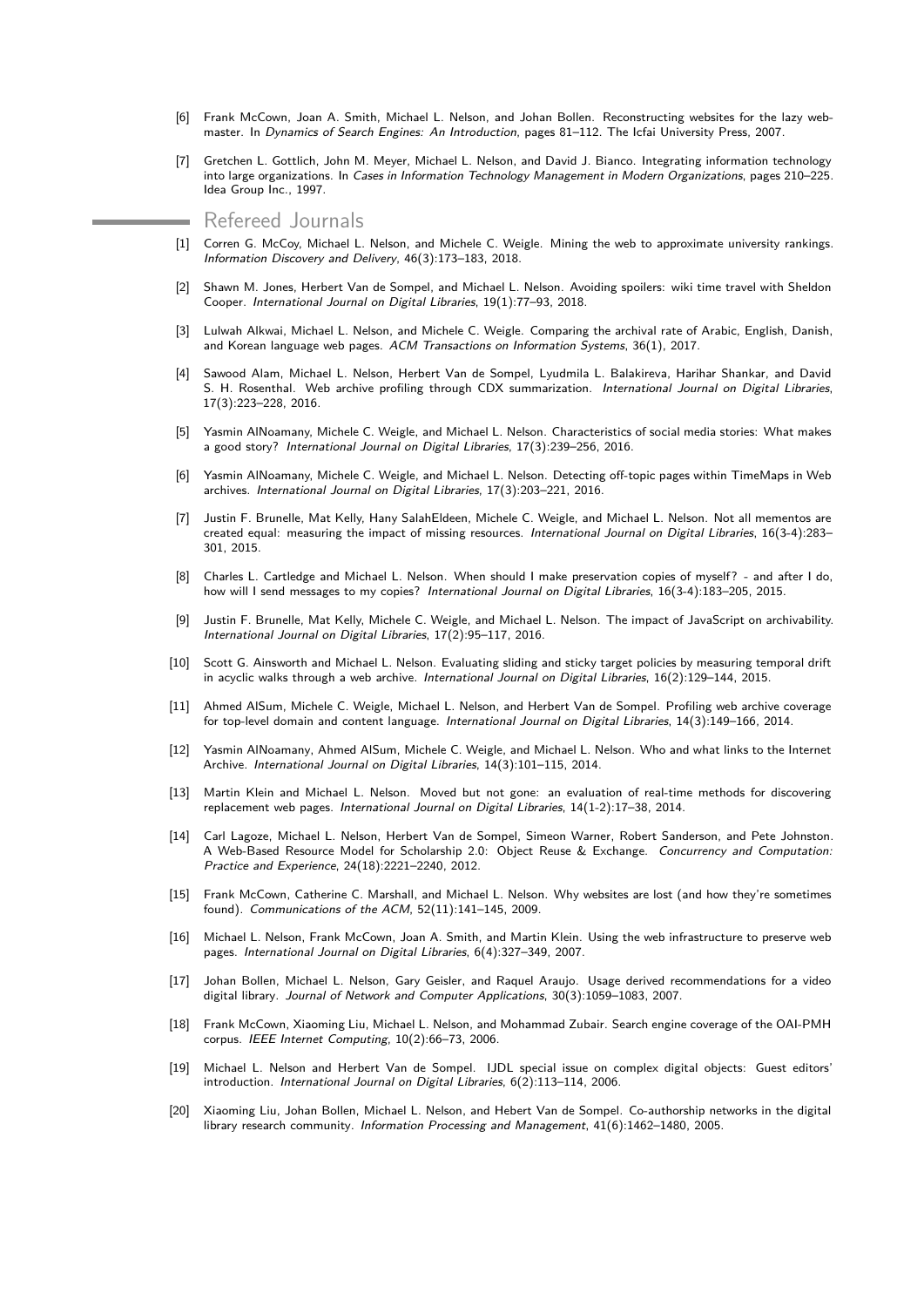- [21] Xiaoming Liu, Kurt Maly, Michael L. Nelson, and Mohammad Zubair. Lessons Learned with Arc, an OAI-PMH Service Provider. Library Trends, 53(4):590-603, 2005.
- [22] Michael L. Nelson, JoAnne R. Calhoun, and Terry L. Harrison. OAI and NASA scientific and technical information. Library Hi-Tech, 21(2):140–150, 2003.
- [23] Xiaoming Liu, Kurt Maly, Mohammad Zubair, Qiaoling Hong, Michael L. Nelson, Frances Knudson, and Irma Holtkamp. Federated Searching Interface Techniques for Heterogeneous OAI Repositories. Journal of Digital Information, 2(4), 2002.
- [24] Michael L. Nelson and Kurt Maly. Buckets: smart objects for digital libraries. Communications of the ACM, 44(5):60–62, 2001.
- [25] Michael L. Nelson. Buckets A new digital library technology for preserving NASA research. Journal of Government Information, 28(4):369–394, 2001.
- [26] Michael L. Nelson. Better interoperability through the Open Archives Initiative. New Review of Information Networking, 7:133–146, 2001.
- [27] Nancy R. Kaplan and Michael L. Nelson. Determining the publication impact of a digital library. Journal of the American Society for Information Science, 51(4):324–339, 2000.
- [28] Michael L. Nelson and Kurt Maly. Preserving the pyramid of STI using buckets. International Journal on Grey Literature, 1(4):174–178, 2000.
- [29] Sandra L. Esler and Michael L. Nelson. Evolution of scientific and technical information distribution. Journal of the American Society for Information Science, 49(1):82–91, 1998.
- [30] Sandra L. Esler and Michael L. Nelson. NASA indexing benchmarks: evaluating text search engines. Journal of Network and Computer Applications, 20(4):339–353, 1997.
- [31] Sandra L. Esler and Michael L. Nelson. TRSkit: A Simple Digital Library Toolkit. Journal of Internet Cataloging, 1(2):41–55, 1997.
- [32] Michael L. Nelson and Ming-Hokng Maa. Optmizing the NASA Technical Report Server. Internet Research: Electronic Network Applications and Policy, 6(1):64–70, 1996.
- [33] Michael L. Nelson, Gretchen L. Gottlich, David J. Bianco, Sharon S. Paulson, Robert L. Binkley, Yvonne D. Kellogg, Chris J. Beaumont, Robert B. Schmunk, Michael J. Kurtz, Alberto Accomazzi, and Omar Syed. The NASA technical report server. Internet Research: Electronic Network Applications and Policy, 5(2):25–36, 1995.
	- Refereed Conferences and Workshops
- [1] Mohamed Aturban, Michael L. Nelson, and Michele C. Weigle. Where did the Web archive go? In Proceedings of Theory and Practice of Digital Libraries (TPDL), pages 73–84, 2021.
- [2] Kriika Garg, Himarsha Jayanetti, Michele C. Weigle, and Michael L. Nelson. Replaying archived twitter: When your bird is broken, will it bring you down? In JCDL '21: Proceedings of the 21st ACM/IEEE-CS Joint Conference on Digital Libraries, 2021.
- [3] Shawn M. Jones, Valentina Neblitt-Jones, Michele C. Weigle, Martin Klein, and Michael L. Nelson. It's all about the cards: Sharing on social media probably encouraged html metadata growth. In JCDL '21: Proceedings of the 21st ACM/IEEE-CS Joint Conference on Digital Libraries, 2021.
- [4] Alexander Nwala, Michele C. Weigle, and Michael L. Nelson. Garbage, glitter, or gold: Assigning multi-dimensional quality scores to social media seeds for web archive collections. In JCDL '21: Proceedings of the 21st ACM/IEEE-CS Joint Conference on Digital Libraries, 2021.
- [5] Sawood Alam, Michele C. Weigle, and Michael L. Nelson. Profiling web archival voids for Memento routing. In JCDL '21: Proceedings of the 21st ACM/IEEE-CS Joint Conference on Digital Libraries, 2021.
- Abigail Mabe, Michele Weigle, and Michael Nelson. Extending Chromium: Memento-aware browser. In JCDL '21: Proceedings of the 21st ACM/IEEE-CS Joint Conference on Digital Libraries, 2021.
- [7] Dhruv Patel, Alexander C. Nwala, Michael L. Nelson, and Michele C. Weigle. What did it look like: A service for creating website timelapses using the memento framework. In JCDL '21: Proceedings of the 21st ACM/IEEE-CS Joint Conference on Digital Libraries, 2021.
- [8] Shawn M. Jones, Michele C. Weigle, and Michael L. Nelson. Hypercane: Intelligent sampling for web archive collections. In JCDL '21: Proceedings of the 21st ACM/IEEE-CS Joint Conference on Digital Libraries, 2021.
- [9] Shawn M. Jones, Michele C. Weigle, Martin Klein, and Michael L. Nelson. Automatically selecting striking images for social cards. In Proceedings of the 13th ACM Conference on Web Science, 2021.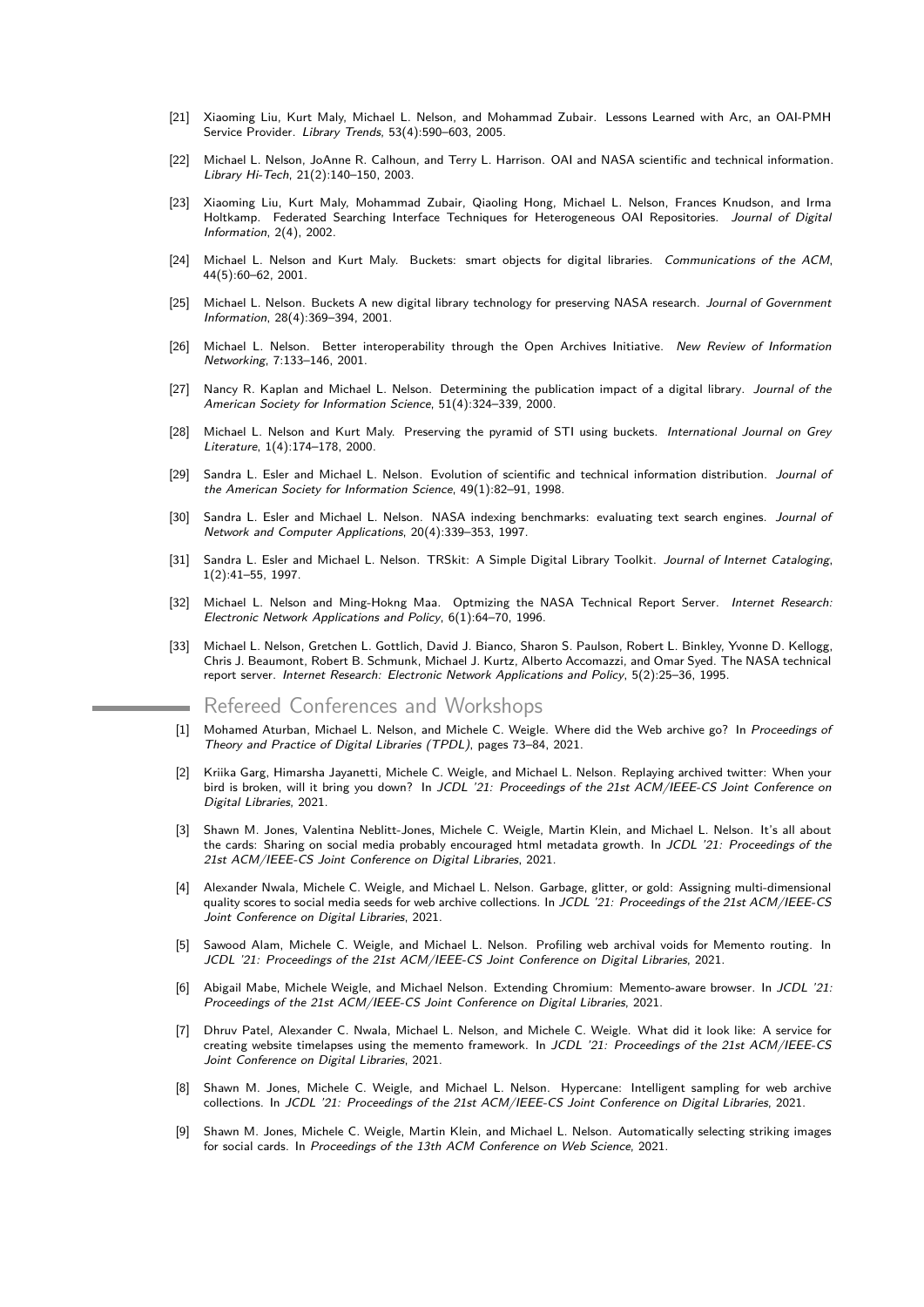- [10] Yasith Jayawardana, Alexander C. Nwala, Gavindya Jayawardena, Jian Wu, Sampath Jayarathna, Michael L. Nelson, and C. Lee Giles. Modeling updates of scholarly webpages using archived data. In Proceedings of 5th Computational Archival Science Workshop, IEEE Big Data, 2020.
- [11] Michele C. Weigle Lulwah M. Alkwai, Michael L. Nelson. Making recommendations from web archives for "lost" web pages. In JCDL '20: Proceedings of the 20th ACM/IEEE-CS Joint Conference on Digital Libraries, pages 87–96, 2020.
- [12] Alexander C. Nwala, Michele C. Weigle, and Michael L. Nelson. 365 dots in 2019: Quantifying attention of news sources. In Proceedings of Computation  $+$  Journalism Symposium 2020, 2020.
- [13] Shawn M. Jones, Michele C. Weigle, and Michael L. Nelson. Social cards probably provide for better understanding of web archive collections. In Proceedings of the 28th ACM International Conference on Information and Knowledge Management, CIKM 2019, 2019.
- [14] Mohamed Aturban, Sawood Alam, Michele C. Weigle, and Michael L. Nelson. Archive assisted archival fixity verification framework. In JCDL '19: Proceedings of the 19th ACM/IEEE-CS Joint Conference on Digital Libraries, pages 162–171, 2019.
- [15] Sawood Alam, Michele C. Weigle, Michael L. Nelson, Fernando Melo, Daniel Bicho, and Daniel Gomes. Mementomap framework for flexible and adaptive web archive profiling,. In JCDL '19: Proceedings of the 19th ACM/IEEE-CS Joint Conference on Digital Libraries, pages 172–181, 2019.
- [16] Alexander C. Nwala, Michele C. Weigle, and Michael L. Nelson. Using micro-collections in social media to generate seeds for web archive collections. In JCDL '19: Proceedings of the 19th ACM/IEEE-CS Joint Conference on Digital Libraries, pages 251–260, 2019.
- [17] Alexander C. Nwala, Michele C. Weigle, and Michael L. Nelson. Bootstrapping web archive collections from social media. In Proceedings of ACM Hypertext, pages 64–72, 2018.
- Grant Atkins, Alexander C. Nwala, Michele C. Weigle, and Michael L. Nelson. Measuring news similarity across ten U.S. news sites. In Proceedings of iPres, 2018.
- [19] Shawn M. Jones, Michele C. Weigle, and Michael L. Nelson. The off-topic Memento toolkit. In Proceedings of iPres, 2018.
- [20] Shawn M. Jones, Alexander C. Nwala, Michele C. Weigle, and Michael L. Nelson. The many shapes of Archive-It. In Proceedings of iPres, 2018.
- [21] Alexander C. Nwala, Michele C. Weigle, and Michael L. Nelson. Scraping SERPs for archival seeds: It matters when you start. In JCDL '18: Proceedings of the 17th ACM/IEEE-CS Joint Conference on Digital Libraries, pages 263–272, 2018.
- Mat Kelly, Michael L. Nelson, and Michele C. Weigle. A framework for aggregating private and public web archives. In JCDL '18: Proceedings of the 17th ACM/IEEE-CS Joint Conference on Digital Libraries, pages 273–282, 2018.
- [23] Mohamed Aturban, Mat Kelly, Sawood Alam, John A. Berlin, Michael L. Nelson, and Michele C. Weigle. ArchiveNow: Simplified, extensible, multi-archive preservation. In JCDL '18: Proceedings of the 17th ACM/IEEE-CS Joint Conference on Digital Libraries, pages 321–322, 2018.
- [24] Sawood Alam, Mat Kelly, Michele C. Weigle, and Michael L. Nelson. Unobtrusive and extensible archival replay banners using custom elements. In JCDL '18: Proceedings of the 18th ACM/IEEE-CS Joint Conference on Digital Libraries, pages 319–320, 2018.
- [25] Yasmin AlNoamany, Michele C. Weigle, and Michael L. Nelson. Generating stories from archived collections. In Proceedings of the 9th ACM Conference on Web Science, pages 309–318, 2017.
- [26] Sawood Alam, Mat Kelly, Michele C. Weigle, and Michael L. Nelson. Client-side reconstruction of composite Mementos using ServiceWorker. In JCDL '17: Proceedings of the 17th ACM/IEEE-CS Joint Conference on Digital Libraries, pages 237–240, 2017.
- [27] John A. Berlin, Mat Kelly, Michael L. Nelson, and Michele C. Weigle. WAIL: Collection-based personal web archiving. In JCDL '17: Proceedings of the 17th ACM/IEEE-CS Joint Conference on Digital Libraries, pages 340–341, 2017.
- [28] Justin F. Brunelle, Michele C. Weigle, and Michael L. Nelson. Archival crawlers and JavaScript: Discover more stuff but crawl more slowly. In JCDL '17: Proceedings of the 17th ACM/IEEE-CS Joint Conference on Digital Libraries, pages 1–10, 2017.
- [29] Mat Kelly, Lulwah M. Alkwai, Sawood Alam, Michael L. Nelson, Michele C. Weigle, and Herbert Van de Sompel. Impact of URI canonicalization on Memento count. In JCDL '17: Proceedings of the 17th ACM/IEEE-CS Joint Conference on Digital Libraries, pages 303–304, 2017. (Also available as arXiv:1703.03302).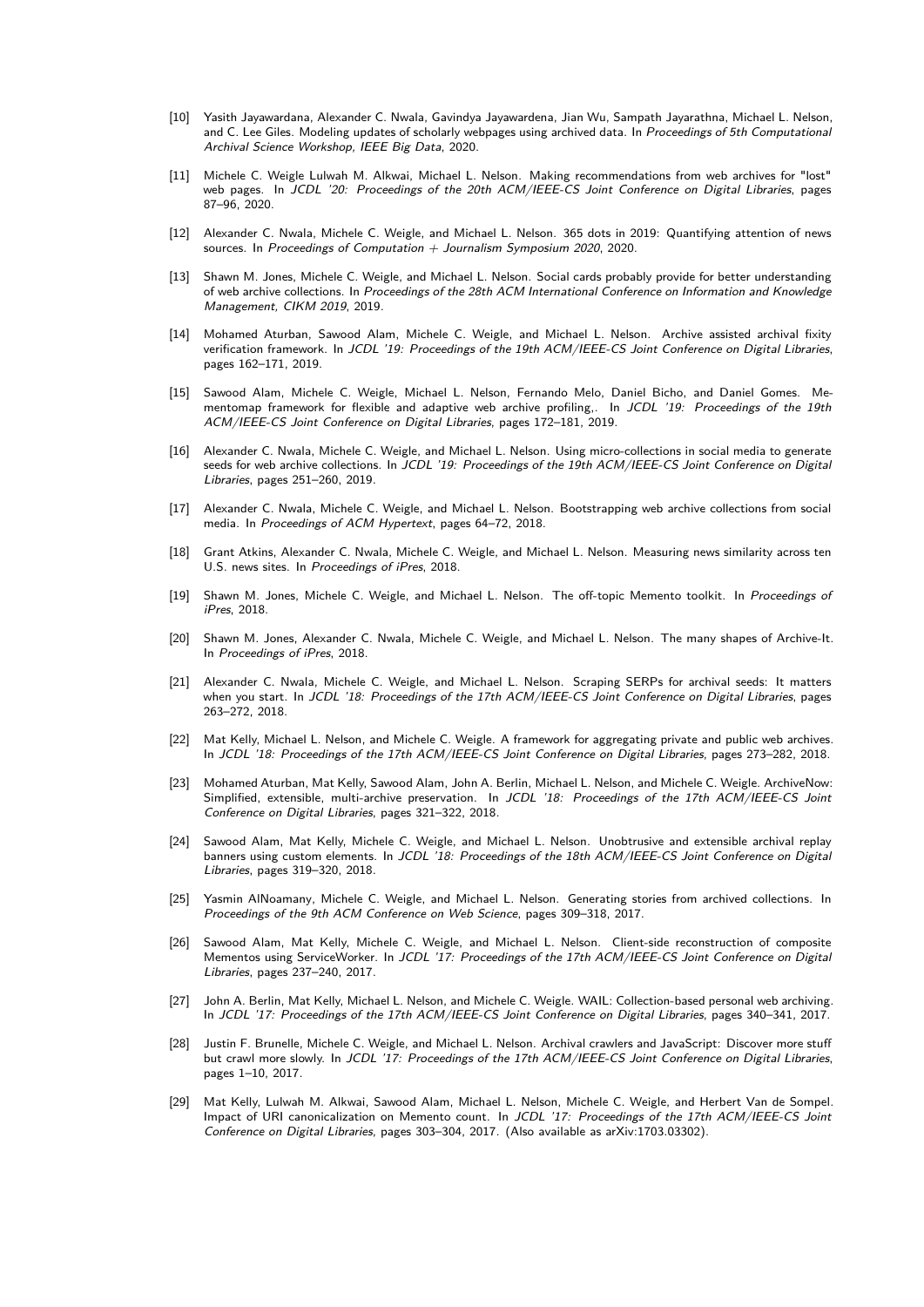- [30] Alexander C. Nwala, Michele C. Weigle, Michael L. Nelson, Adam B. Ziegler, and Anastasia Aizman. Local Memory Project: Providing tools to build collections of stories for local events from local sources. In JCDL '17: Proceedings of the 17th ACM/IEEE-CS Joint Conference on Digital Libraries, pages 219–228, 2017.
- [31] Mat Kelly, Sawood Alam, Michael L. Nelson, and Michele C. Weigle. Interplanetary wayback: Peer-to-peer permanence of web archives. In Proceedings of Theory and Practice of Digital Libraries (TPDL), pages 411-416, 2016.
- [32] Sawood Alam, Michael L. Nelson, Herbert Van de Sompel, and David S. H. Rosenthal. Web archive profiling through fulltext search. In Proceedings of Theory and Practice of Digital Libraries (TPDL), pages 121–132, 2016.
- [33] Sawood Alam, Mat Kelly, and Michael L. Nelson. InterPlanetary Wayback: The permanent web archive. In JCDL '16: Proceedings of the 16th ACM/IEEE-CS Joint Conference on Digital Libraries, pages 273–274, 2016.
- [34] Sawood Alam and Michael L. Nelson. MemGator a portable concurrent Memento aggregator: Cross-platform CLI and server binaries in Go. In JCDL '16: Proceedings of the 16th ACM/IEEE-CS Joint Conference on Digital Libraries, pages 243–244, 2016.
- [35] Alexander Nwala and Michael L. Nelson. A supervised learning algorithm for binary domain classification of web queries using SERPs. In JCDL '16: Proceedings of the 16th ACM/IEEE-CS Joint Conference on Digital Libraries, pages 237–238, 2016.
- [36] Justin F. Brunelle, Michele C. Weigle, and Michael L. Nelson. Archiving deferred representations using a two-tiered crawling approach. In iPRES 2015: Proceedings of the 12th International Conference on Preservation of Digital Objects, 2015. (Also available as arXiv:1508.02315).
- [37] Scott G. Ainsworth, Michael L. Nelson, and Herbert Van de Sompel. Only one out of five archived web pages existed as presented. In Proceedings of ACM Hypertext, pages 257–266, 2015.
- [38] Sawood Alam, Michael L. Nelson, Herbert Van de Sompel, Lyudmila Balakireva, Harihar Shankar, and David S. H. Rosenthal. Web archive profiling through cdx summarization. In Proceedings of Theory and Practice of Digital Libraries (TPDL), pages 3–14, 2015.
- [39] Mohamed Aturban, Michael L. Nelson, and Michele C. Weigle. Quantifying orphaned annotations in Hypothes.is. In Proceedings of Theory and Practice of Digital Libraries (TPDL), pages 15–27, 2015.
- [40] Yasmin AlNoamany, Michele C. Weigle, and Michael L. Nelson. Detecting off-topic pages in web archives. In Proceedings of Theory and Practice of Digital Libraries (TPDL), pages 225–237, 2015.
- [41] Yasmin AlNoamany, Michele C. Weigle, and Michael L. Nelson. Characteristics of social media stories. In Proceedings of Theory and Practice of Digital Libraries (TPDL), pages 267–279, 2015.
- [42] Hany M. SalahEldeen and Michael L. Nelson. Predicting temporal intention in resource sharing. In JCDL '15: Proceedings of the 15th ACM/IEEE-CS Joint Conference on Digital Libraries, pages 205–214, 2015.
- [43] Wesley Jordan, Mat Kelly, Justin F. Brunelle, Laura Vobrak, Michele C. Weigle, and Michael L. Nelson. Mobile mink: Merging mobile and desktop archived webs. In JCDL '15: Proceedings of the 15th ACM/IEEE-CS Joint Conference on Digital Libraries, pages 243–244, 2015.
- [44] Lulwah Alkwai, Michael L. Nelson, and Michele C. Weigle. How well are Arabic websites archived? In JCDL '15: Proceedings of the 15th ACM/IEEE-CS Joint Conference on Digital Libraries, pages 223–232, 2015.
- [45] Sawood Alam, Fateh ud din B Mehmood, and Michael L. Nelson. Improving accessibility of archived raster dictionaries of complex script languages. In JCDL '15: Proceedings of the 15th ACM/IEEE-CS Joint Conference on Digital Libraries, pages 47–56, 2015. (Also available as arXiv:1409.1284).
- [46] Mat Kelly, Michael L. Nelson, and Michele C. Weigle. The archival acid test: Evaluating archive performance on advanced HTML and JavaScript. In JCDL '14: Proceedings of the 14th ACM/IEEE-CS Joint Conference on Digital Libraries, pages 25–28, 2014.
- [47] Mat Kelly, Michael L. Nelson, and Michele C. Weigle. Mink: Integrating the live and archived web viewing experience using web browsers and Memento. In JCDL '14: Proceedings of the 14th ACM/IEEE-CS Joint Conference on Digital Libraries, pages 469–470, 2014.
- [48] Justin F. Brunelle, Mat Kelly, Hany SalahEldeen Michele C. Weigle, and Michael L. Nelson. Not all mementos are created equal: Measuring the impact of missing resources. In JCDL '14: Proceedings of the 14th ACM/IEEE-CS Joint Conference on Digital Libraries, pages 321–330, 2014.
- [49] Charles L. Cartledge and Michael L. Nelson. When should I make preservation copies of myself? In JCDL '14: Proceedings of the 14th ACM/IEEE-CS Joint Conference on Digital Libraries, pages 1–10, 2014.
- [50] Ahmed AlSum and Michael L. Nelson. Thumbnail summarization techniques for web archives. In ECIR '14: Proceedings of the 36th European Conference in Information Retrieval, pages 299–310, 2014.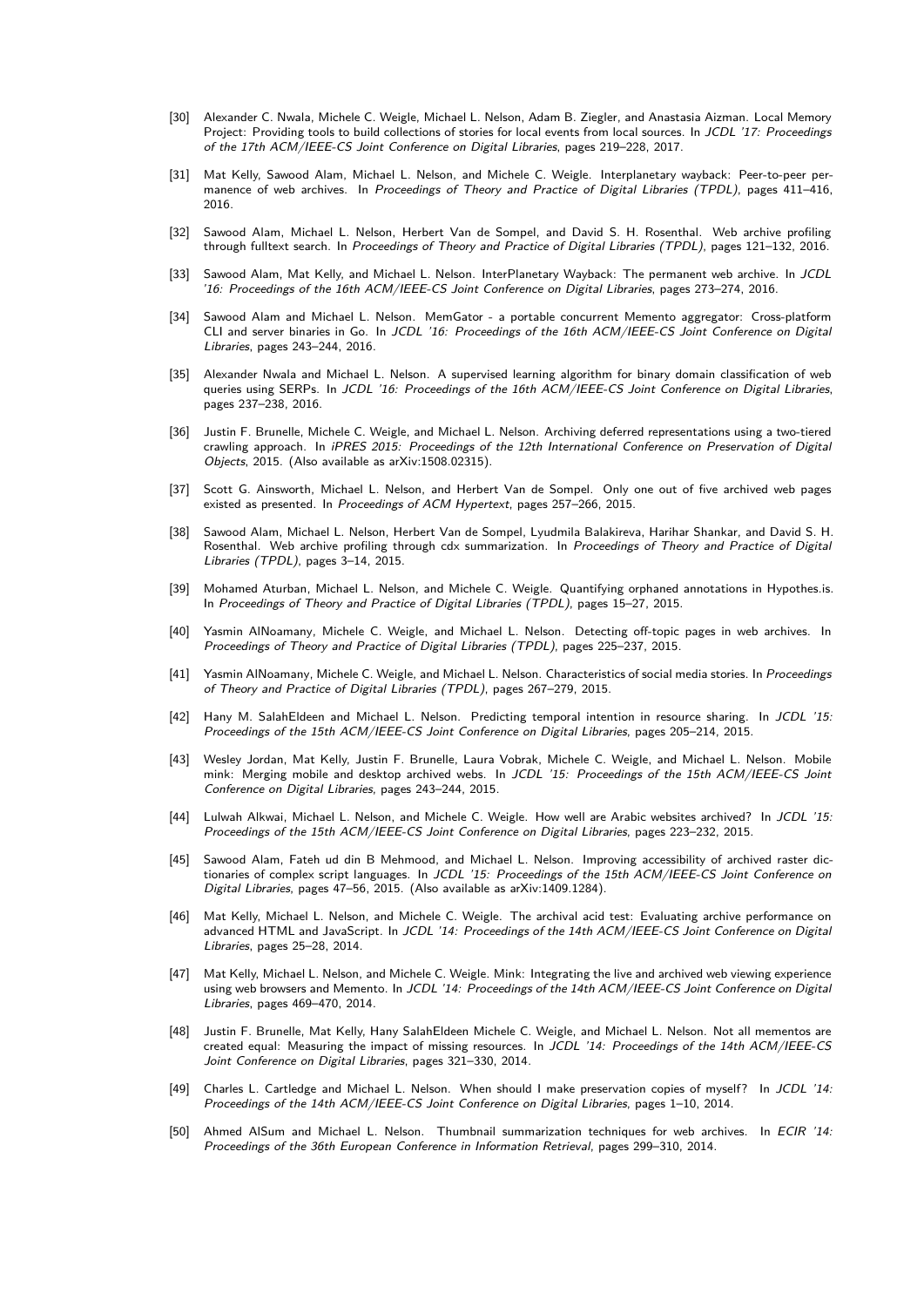- [51] Frank McCown and Michael L. Nelson. Resources for teaching web science to computer science undergraduates. In Proceedings of ACM SIGCSE, 2014.
- [52] Mat Kelly, Michael L. Nelson, and Michele C. Weigle. Graph-based navigation of a box office prediction system. In Proceedings of IEEE Visualization (VIS 2013), 2013.
- [53] Mat Kelly, Justin F. Brunelle, Michele C. Weigle, and Michael L. Nelson. On the change in archivability of websites over time. In Proceedings of Theory and Practice of Digital Libraries (TPDL), pages 35–47, 2013.
- [54] Justin F. Brunelle, Michael L. Nelson, Lyudmila Balakireva, Robert Sanderson, and Herbert Van de Sompel. Evaluating sitestory with the ApacheBench tool. In Proceedings of Theory and Practice of Digital Libraries (TPDL), pages 204–215, 2013.
- [55] Yasmin AlNoamany, Ahmed AlSum, Michele C. Weigle, and Michael L. Nelson. Who and what links to the Internet Archive. In Proceedings of Theory and Practice of Digital Libraries (TPDL), pages 346–357, 2013.
- [56] Ahmed AlSum, Michele C. Weigle, Michael L. Nelson, and Herbert Van de Sompel. Profiling web archive coverage for top-level domain and content language. In Proceedings of Theory and Practice of Digital Libraries (TPDL), pages 60–71, 2013.
- [57] Hany M. SalahEldeen and Michael L. Nelson. Resurrecting my revolution: Using social link neighborhood in bringing context to the disappearing web. In Proceedings of Theory and Practice of Digital Libraries (TPDL), pages 333-345, 2013.
- Justin F. Brunelle and Michael L. Nelson. An evaluation of caching policies for memento timemaps. In JCDL '13: Proceedings of the 13th ACM/IEEE-CS Joint Conference on Digital Libraries, pages 267–276, 2013.
- [59] Scott G. Ainsworth and Michael L. Nelson. Evaluating sliding and sticky target policies by measuring temporal drift in random walks through a web archive. In JCDL '13: Proceedings of the 13th ACM/IEEE-CS Joint Conference on Digital Libraries, pages 39–48, 2013.
- [60] Hany M. SalahEldeen and Michael L. Nelson. Reading the correct history? modeling temporal intention in resource sharing. In JCDL '13: Proceedings of the 13th ACM/IEEE-CS Joint Conference on Digital Libraries, pages 257-266, 2013.
- [61] Yasmin AlNoamany, Michele C. Weigle, and Michael L. Nelson. Access patterns for robots and humans in web archives. In JCDL '13: Proceedings of the 13th ACM/IEEE-CS Joint Conference on Digital Libraries, pages 339-348, 2013.
- [62] Ahmed AlSum and Michael L. Nelson. ArcLink: Optimization techniques to build and retrieve the temporal web graph. In JCDL '13: Proceedings of the 13th ACM/IEEE-CS Joint Conference on Digital Libraries, pages 377–378, 2013.
- [63] Heather Tweedy, Frank McCown, and Michael L. Nelson. A Memento web browser for iOS. In JCDL '13: Proceedings of the 13th ACM/IEEE-CS Joint Conference on Digital Libraries, pages 371–372, 2013.
- [64] Daniel Sebastia, Frank McCown, and Michael L. Nelson. Semi-automated rediscovery of lost YouTube music videos. In JCDL '13: Proceedings of the 13th ACM/IEEE-CS Joint Conference on Digital Libraries, pages 421–422, 2013.
- [65] Bernhard Haslhofer, Simeon Warner, Carl Lagoze, Martin Klein, Robert Sanderson, Michael L. Nelson, and Herbert Van de Sompel. ResourceSync: leveraging sitemaps for resource synchronization. In WWW (Companion Volume), pages 11–14, 2013.
- [66] Ahmed Alsum, Michael L. Nelson, Robert Sanderson, and Herbert Van de Sompel. Archival HTTP redirection retrieval policies. In Proceedings of TempWeb 2013, 2013.
- [67] Hany SalahEldeen and Michael L. Nelson. Carbon dating the web: estimating the age of web resources. In Proceedings of TempWeb 2013, 2013.
- [68] Hany SalahEldeen and Michael L. Nelson. Losing my revolution: How many resources shared on social media have been lost? In Proceedings of Theory and Practice of Digital Libraries (TPDL), pages 125–137, 2012.
- [69] Carlton Northern and Michael L. Nelson. Unsupervised approach to discovering and disambiguating social media profiles. In Proceedings of Mining Data Semantics (MDS 2011), 2011.
- Martin Klein and Michael L. Nelson. Find, new, copy, web, page tagging for the (re-)discovery of web pages. In Proceedings of Theory and Practice of Digital Libraries (TPDL), pages 27–39, 2011.
- [71] Matthias Prellwitz and Michael L. Nelson. Music video redundancy and half-life in YouTube. In Proceedings of Theory and Practice of Digital Libraries (TPDL), pages 143–150, 2011.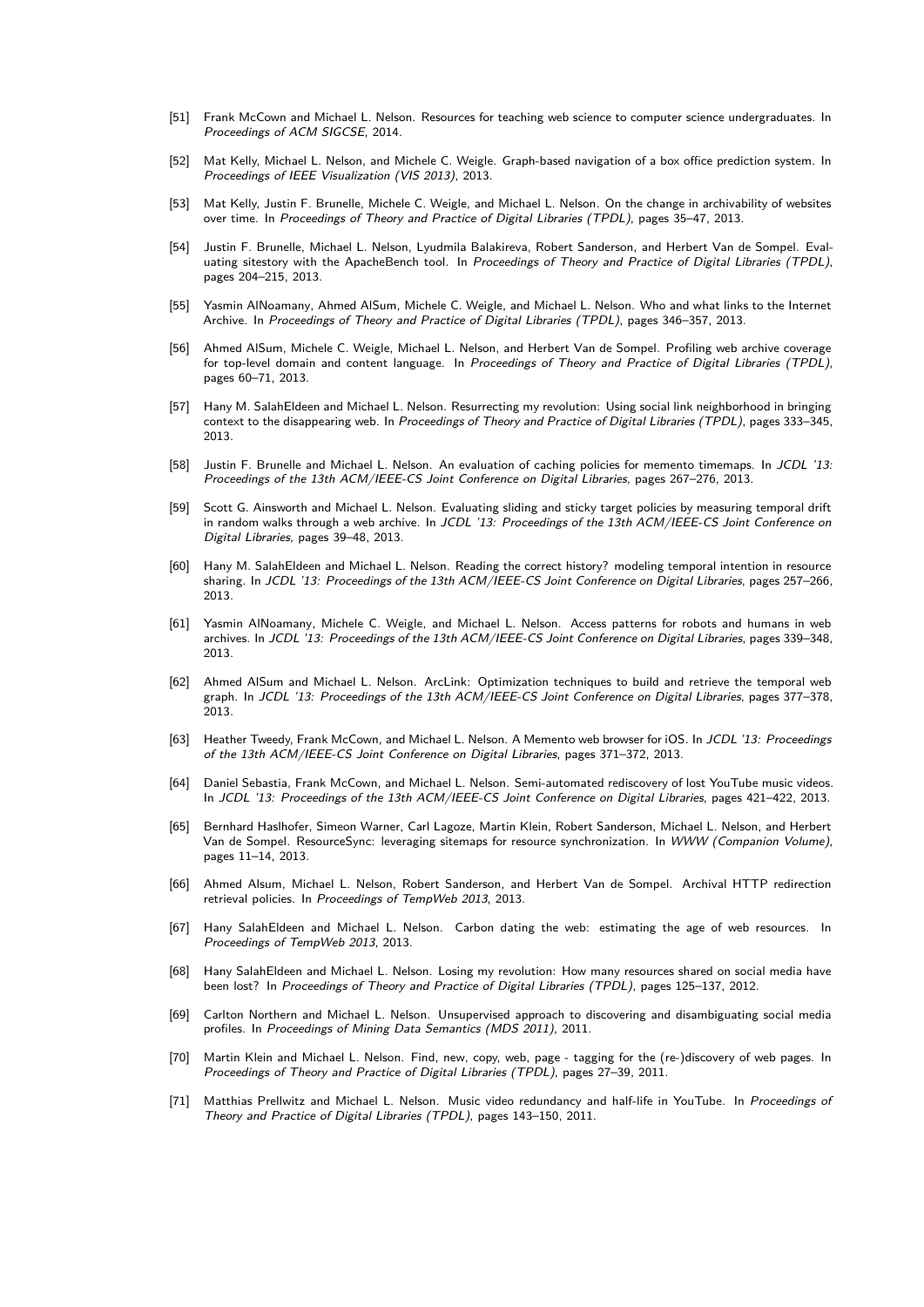- [72] Scott G. Ainsworth, Ahmed Alsum, Hany SalahEldeen, Michele C. Weigle, and Michael L. Nelson. How much of the web is archived? In Proceedings of the 11th annual international ACM/IEEE Joint Conference on Digital Libraries, JCDL '11, pages 133–136, 2011.
- [73] Martin Klein, Jeb Ware, and Michael L. Nelson. Rediscovering missing web pages using link neighborhood lexical signatures. In Proceedings of the 11th annual international ACM/IEEE Joint Conference on Digital Libraries, JCDL '11, pages 137–140, 2011.
- [74] Abdulla Alasaadi and Michael L. Nelson. Persistent annotations deserve new uris. In Proceedings of the 11th annual international ACM/IEEE Joint Conference on Digital Libraries, JCDL '11, pages 195–198, 2011.
- [75] Martin Klein, Moustafa Aly, and Michael L. Nelson. Synchronicity: automatically rediscover missing web pages in real time. In Proceedings of the 11th annual international ACM/IEEE Joint Conference on Digital Libraries, JCDL '11, pages 475–476, 2011.
- [76] Martin Klein, Jeffery L. Shipman, and Michael L. Nelson. Is This a Good Title? In HT '10: Proceedings of the 21st ACM Conference on Hypertext and Hypermedia, pages 3–12, 2010.
- [77] Charles L. Cartledge and Michael L. Nelson. Analysis of Graphs for Digital Preservation Suitability. In HT '10: Proceedings of the 21st ACM Conference on Hypertext and Hypermedia, pages 109–118, 2010.
- [78] Martin Klein and Michael L. Nelson. Evaluating methods to rediscover missing web pages from the web infrastructure. In JCDL '10: Proceedings of the 10th ACM/IEEE-CS Joint Conference on Digital Libraries, pages 59–68, 2010.
- [79] Herbert Van de Sompel, Robert Sanderson, Michael L. Nelson, Lyudmila L. Balakireva, Harihar Shankar, and Scott Ainsworth. An HTTP-Based Versioning Mechanism for Linked Data. In Proceedings of the Linked Data on the Web Workshop (LDOW 2010), 2010. (Also available as arXiv:1003.3661).
- [80] Martin Klein and Michael L. Nelson. Investigating the change of web pages' titles over time. In Proceedings of the First International Workshop on Innovation in Digital Preservation, 2009. (Also available as arXiv:0907.3445).
- [81] Martin Klein, Olena Hunsicker, and Michael L. Nelson. Comparing the performance of us college football teams in the web and on the field. In HT '09: Proceedings of the 20th ACM Conference on Hypertext and Hypermedia, pages 63–72, New York, NY, USA, 2009. ACM.
- [82] Charles L. Cartledge and Michael L. Nelson. Unsupervised creation of small world networks for the preservation of digital objects. In JCDL '09: Proceedings of the 9th ACM/IEEE-CS Joint Conference on Digital Libraries, pages 349–352, New York, NY, USA, 2009. ACM.
- [83] Martin Klein, Olena Hunsicker, and Michael L. Nelson. Correlation of music charts and search engine rankings. In JCDL '09: Proceedings of the 9th ACM/IEEE-CS Joint Conference on Digital Libraries, pages 415–416, New York, NY, USA, 2009. ACM.
- Martin Klein and Michael L. Nelson. Inter-search engine lexical signature performance. In JCDL '09: Proceedings of the 9th ACM/IEEE-CS Joint Conference on Digital Libraries, pages 413–414, New York, NY, USA, 2009. ACM.
- [85] Frank McCown and Michael L. Nelson. What happens when facebook is gone? In JCDL '09: Proceedings of the 9th ACM/IEEE-CS Joint Conference on Digital Libraries, pages 251–254, New York, NY, USA, 2009. ACM.
- [86] Frank McCown and Michael L. Nelson. A framework for describing web repositories. In JCDL '09: Proceedings of the 9th ACM/IEEE-CS Joint Conference on Digital Libraries, pages 341–344, New York, NY, USA, 2009. ACM.
- Rabia Haq and Michael L. Nelson. Using timed-release cryptography to mitigate the preservation risk of embargo periods. In JCDL '09: Proceedings of the 9th ACM/IEEE-CS Joint Conference on Digital Libraries, pages 183-192, New York, NY, USA, 2009. ACM.
- [88] Carl Lagoze, Herbert Van de Sompel, Pete Johnston, Michael L. Nelson, Robert Sanderson, and Simeon Warner. Adding eScience Assets to the Data Web. In Proceedings of the Linked Data on the Web Workshop (LDOW 2009), 2009. (Also available as arXiv:0906.2135).
- [89] Martin Klein and Michael L. Nelson. Approximating document frequency with term count values. In ECIR '09: Proceedings of the 31st European Conference in Information Retrieval, pages 620–627, 2009. (Also available as arXiv:0807.3755).
- [90] Frank McCown, Michael L. Nelson, and Herbert Van de Sompel. Everyone is a curator: Human-assisted preservation for ORE aggregations. In Proceedings of DigCCurr 2009, 2009.
- [91] Carl Lagoze, Michael L. Nelson, Herbert Van de Sompel, Simeon Warner, Robert Sanderson, and Pete Johnston. A web-based resource model for escience: Object reuse & exchange. In Proceedings of Microsoft eScience Workshop 2008, 2008.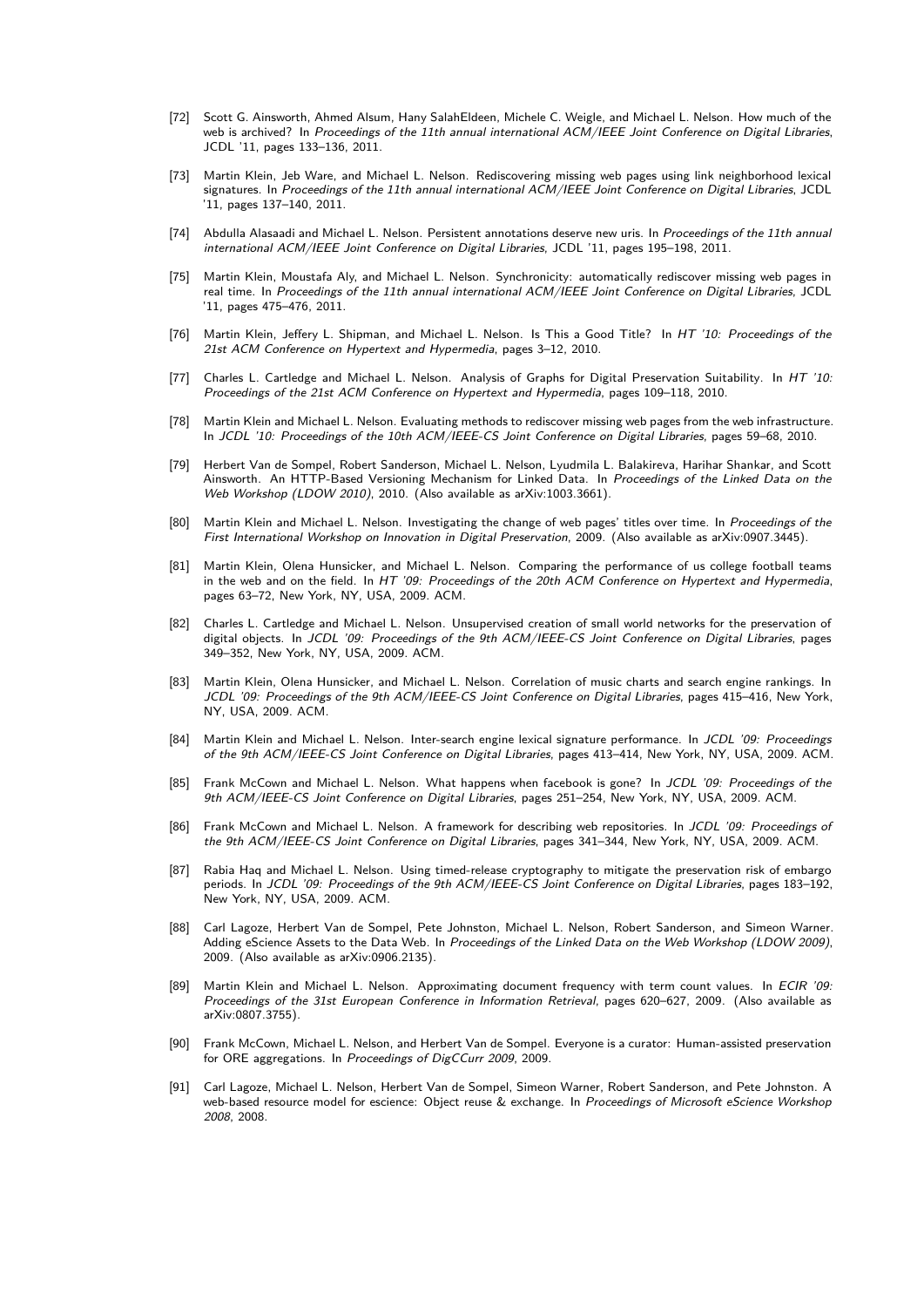- [92] Martin Klein and Michael L. Nelson. A comparison of techniques for estimating IDF values to generate lexical signatures for the web. In WIDM '08: Proceedings of the 10th ACM workshop on Web information and data management, pages 39–46, 2008.
- [93] Martin Klein and Michael L. Nelson. Revisiting lexical signatures to (re-)discover web pages. In ECDL '08: Proceedings of the 12th European Conference on Research and Advanced Technology for Digital Libraries, pages 371–382, 2008.
- [94] Joan A. Smith and Michael L. Nelson. A quantitative evaluation of dissemination-time preservation metadata. In ECDL '08: Proceedings of the 12th European Conference on Research and Advanced Technology for Digital Libraries, pages 346–357, 2008.
- [95] Frank McCown and Michael L. Nelson. Recovering a website's server components from the web infrastructure. In JCDL '08: Proceedings of the 8th ACM/IEEE-CS Joint Conference on Digital Libraries, pages 124–133, 2008.
- [96] Frank McCown and Michael L. Nelson. Usage analysis of a public website reconstruction tool. In JCDL '08: Proceedings of the 8th ACM/IEEE-CS Joint Conference on Digital Libraries, pages 371–374, 2008.
- [97] Charles L. Cartledge and Michael L. Nelson. Self-arranging preservation networks. In JCDL '08: Proceedings of the 8th ACM/IEEE-CS Joint Conference on Digital Libraries, pages 445–445, 2008.
- [98] Frank McCown, Norou Diawara, and Michael L. Nelson. Factors affecting website reconstruction from the web infrastructure. In JCDL '07: Proceedings of the 7th ACM/IEEE-CS Joint Conference on Digital Libraries, pages 39–48, 2007.
- [99] Frank McCown and Michael L. Nelson. Agreeing to disagree: search engines and their public interfaces. In JCDL '07: Proceedings of the 7th ACM/IEEE-CS Joint Conference on Digital Libraries, pages 309–318, 2007.
- [100] Martin Klein, Michael L. Nelson, and Juliet Z. Pao. Augmenting OAI-PMH repository holdings using search engine APIs. In JCDL '07: Proceedings of the 7th ACM/IEEE-CS Joint Conference on Digital Libraries, page 486, 2007.
- [101] Joan A. Smith and Michael L. Nelson. Generating best-effort preservation metadata for web resources at time of dissemination. In JCDL '07: Proceedings of the 7th ACM/IEEE-CS Joint Conference on Digital Libraries, pages 51–52, 2007.
- [102] Frank McCown and Michael L. Nelson. Search engines and their public interfaces: which APIs are the most synchronized? In WWW '07: Proceedings of the 16th international conference on World Wide Web, pages 1197– 1198, 2007.
- Frank McCown, Amine Benjelloun, and Michael L. Nelson. Brass: A queueing manager for Warrick. In IWAW '07: Proceedings of the 7th International Web Archiving Workshop, June 2007.
- [104] Martin Klein and Michael L. Nelson. OAI-PMH Repository Enhancement for the NASA Langley Research Center Atmospheric Sciences Data Center. In IWAW '07: Proceedings of the 7th International Web Archiving Workshop, 2007.
- [105] Joan A. Smith and Michael L. Nelson. CRATE: A Simple Model for Self-Describing Web Resources. In IWAW '07: Proceedings of the 7th International Web Archiving Workshop, 2007.
- [106] Catherine Marshall, Frank McCown, and Michael L. Nelson. Evaluating personal archiving strategies for Internetbased in formation. In Proceedings of IS&T Archiving 2007, pages 151-156, May 2007. (Also available as arXiv:0704.3647v1).
- [107] Frank McCown and Michael L. Nelson. Characterization of search engine caches. In Proceedings of IS&T Archiving 2007, pages 48–52, May 2007. (Also available as arXiv:cs/0703083v2).
- [108] Frank McCown, Joan A. Smith, Michael L. Nelson, and Johan Bollen. Lazy preservation: Reconstructing websites by crawling the crawlers. In WIDM '06: Proceedings of the 8th annual ACM international workshop on Web information and data management, pages 67 – 74, 2006.
- [109] Michael L. Nelson, Joan A. Smith, Ignacio Garcia del Campo, Herbert Van de Sompel, and Xiaoming Liu. Efficient, automatic web resource harvesting. In WIDM '06: Proceedings of the 8th annual ACM international workshop on Web information and data management, pages 43 - 50, 2006.
- [110] Terry L. Harrison and Michael L. Nelson. Just-in-time recovery of missing web pages. In HYPERTEXT '06: Proceedings of the Seventeenth ACM Conference on Hypertext and Hypermedia, pages 157–168, 2006.
- [111] Frank McCown and Michael L. Nelson. Evaluation of crawler policies for a web-repository crawler. In HYPERTEXT '06: Proceedings of the Seventeenth ACM conference on Hypertext and Hypermedia, pages 145–156, 2006.
- [112] Joan A. Smith, Martin Klein, and Michael L. Nelson. Repository replication using NNTP and SMTP. In ECDL '06: Proceedings of the 10th European Conference on Research and Advanced Technology for Digital Libraries, pages 51 – 62, 2006. (Longer version available as arXiv cs.DL/0606008).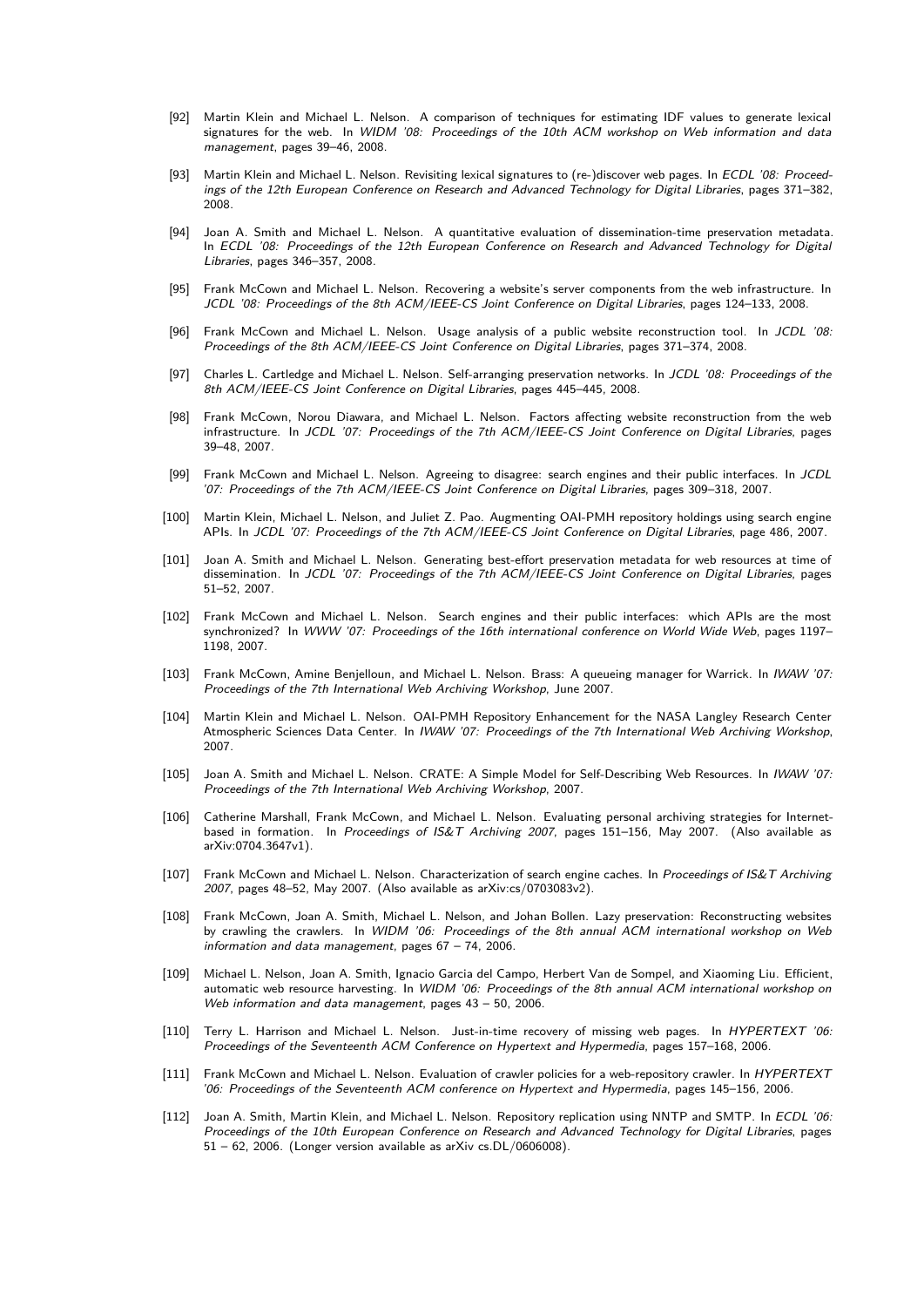- [113] Churngwei Chu, Walter E. Baskin, Juliet Z. Pao, and Michael L. Nelson. OAI-PMH Architecture for the NASA Langley Research Center Atmospheric Science Data Center. In *ECDL '06: Proceedings of the 10th European* Conference on Research and Advanced Technology for Digital Libraries, pages 524 – 527, 2006.
- [114] Michael L. Nelson, Joan A. Smith, and Martin Klein. Repository replication using SMTP and NNTP. In dg.o '06: Proceedings of the 2006 international conference on Digital government research, pages 436–437, 2006.
- [115] Frank McCown, Johan Bollen, and Michael L. Nelson. Evaluation of the NSDL and Google for Obtaining Pedagogical Resources. In ECDL '05: Proceedings of the 9th European Conference on Research and Advanced Technology for Digital Libraries, pages 344–355, 2005.
- [116] Michael L. Nelson, Herbert Van de Sompel, Xiaoming Liu, Terry L. Harrison, and Nathan McFarland. mod\_oai: An Apache module for metadata harvesting. In ECDL '05: Proceedings of the 9th European Conference on Research and Advanced Technology for Digital Libraries, pages 509–510, 2005. (Longer version available as arXiv cs.DL/0503069).
- [117] Thomas Lutkenhouse, Johan Bollen, and Michael L. Nelson. Distributed, real-time computation of community preferences. In HYPERTEXT '05: Proceedings of the Sixteenth ACM conference on Hypertext and Hypermedia, pages 88–97, 2005.
- [118] Frank McCown, Sheffan Chan, Michael L. Nelson, and Johan Bollen. The availability and persistence of web references in D-Lib Magazine. In 5th International Web Archiving Workshop (IWAW'05), September 2005.
- [119] Daniel S. Swaney, Frank McCown, and Michael L. Nelson. Dynamic web file format transformations with grace. In 5th International Web Archiving Workshop (IWAW'05), September 2005.
- [120] Michael L. Nelson and Johan Bollen. If you harvest arxiv.org, will they come? In JCDL '05: Proceedings of the 5th ACM/IEEE-CS Joint Conference on Digital Libraries, pages 393–393, 2005.
- [121] Johan Bollen, Michael L. Nelson, Raquel Araujo, and Gary Geisler. Video recommendations for the open video project. In JCDL '05: Proceedings of the 5th ACM/IEEE-CS Joint Conference on Digital Libraries, pages 369–369, 2005.
- [122] Kurt Maly, Michael L. Nelson, Mohammad Zubair, Ashraf Amrou, Sathish Kothamasa, Lan Wang, and Richard Luce. Enhancing Kepler usability and performance. In ECDL '04: Proceedings of the 8th European Conference on Research and Advanced Technology for Digital Libraries, pages 317–328, 2004.
- [123] Kurt J. Maly, Michael L. Nelson, Mohammad Zubair, Ashraf Amrou, S. Kothasama, Lan Wang, and Richard Luce. Light-weight communal digital libraries. In JCDL '04: Proceedings of the 4th ACM/IEEE-CS Joint Conference on Digital Libraries, pages 237–238, 2004.
- [124] Xiaoming Liu, Johan Bollen, Michael L. Nelson, Herbert Van de Sompel, Jeremy Hussell, Rick Luce, and Linn Marks. Toolkits for visualizing co-authorship graph. In JCDL '04: Proceedings of the 4th ACM/IEEE-CS Joint Conference on Digital Libraries, page 404, 2004.
- [125] Michael L. Nelson, JoAnne R. Calhoun, and Calvin E. Mackey. The OAI-PMH NASA technical report server. In JCDL '04: Proceedings of the 4th ACM/IEEE-CS Joint Conference on Digital Libraries, page 400, 2004.
- [126] Michael L. Nelson, Johan Bollen, JoAnne R. Calhoun, and Calvin E. Mackey. User evaluation of the nasa technical report server recommendation service. In WIDM '04: Proceedings of the 6th annual ACM international workshop on Web information and data management, pages 144–151, 2004.
- [127] Hesham Anan, Kurt Maly, Michael L. Nelson, Mohammad Zubair, Xiaoming Liu, Jinsong Gao, Jianfeng Tang, and Yang Zhao. Archon: Building learning environments through extended digital library services. In Proceedings of the 5th International Conference on New Educational Environments, 2003.
- [128] Kurt Maly, Mohammad Zubair, Michael Nelson, Xiaoming Liu, Hesham Anan, Jinsong Gao, Jianfeng Tang, and Yang Zhao. Archon - a digital library that federates physics collections. In Proceedings of DC-2002: Metadata for e-Communities Supporting Diversity and Convergence, 2002.
- [129] Hesham Anan, Jianfeng Tang, Kurt Maly, Michael L. Nelson, Mohammad Zubair, and Zhao Yang. Challenges in Building Federation Services over Harvested Metadata. In Proceedings of the International Conference on Asian Digital Libraries, pages 602–614, 2003.
- [130] Terry L. Harrison, Michael L. Nelson, and Mohammad Zubair. The Dienst-OAI gateway. In JCDL '03: Proceedings of the 3rd ACM/IEEE-CS Joint Conference on Digital Libraries, pages 309–311, 2003.
- [131] Xiaoming Liu, Kurt Maly, Mohammad Zubair, and Michael L. Nelson. Repository synchronization in the oai framework. In JCDL '03: Proceedings of the 3rd ACM/IEEE-CS Joint Conference on Digital Libraries, pages 191–198, 2003.
- [132] Xiaoming Liu, Kurt Maly, Mohammad Zubair, R. Tang, M.I. Padshah, George Roncaglia, JoAnne Rocker, Michael L. Nelson, William von Ofenheim, Richard E. Luce, et al. Technical Report Interchange through Synchronized OAI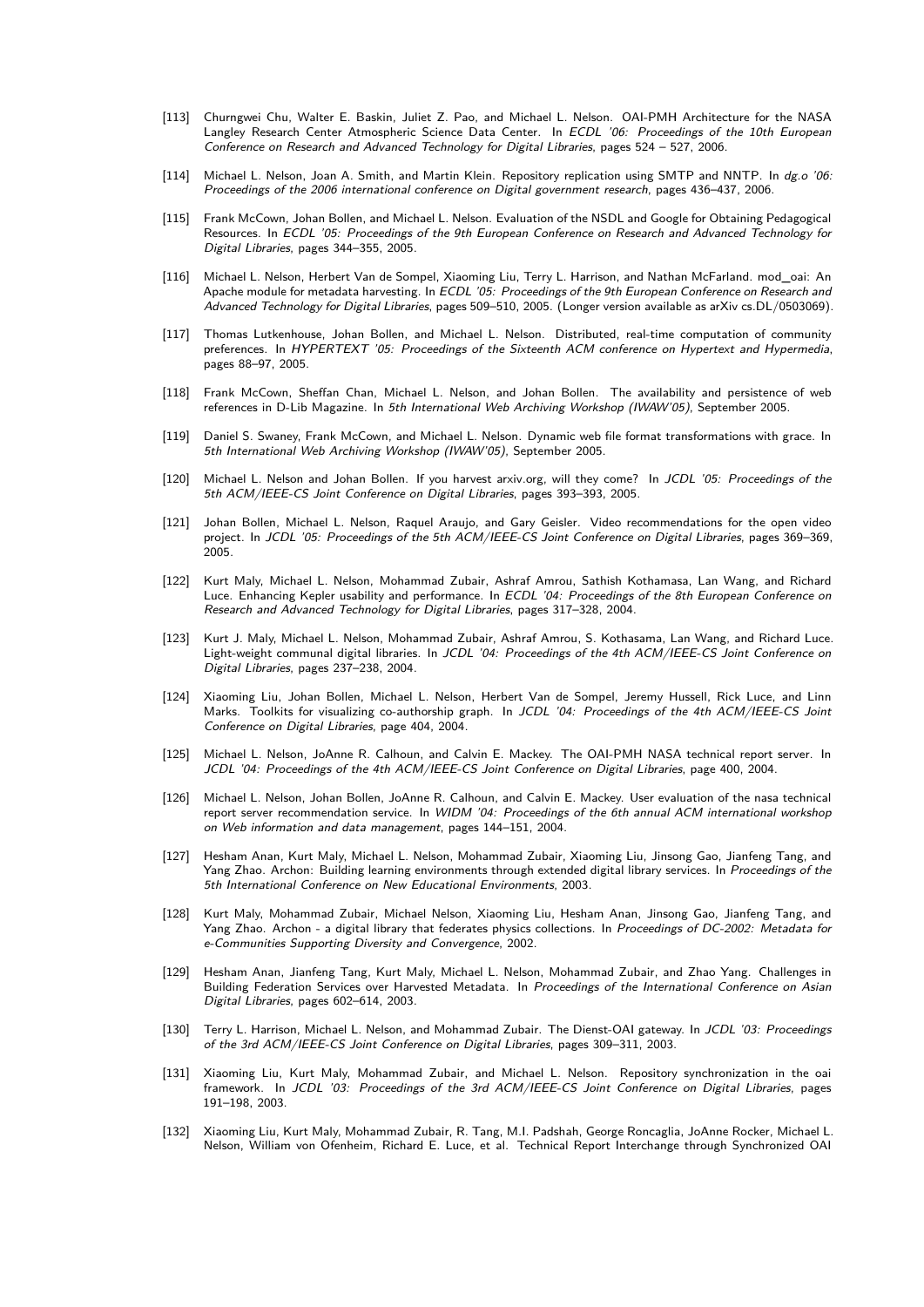Caches. In ECDL '02: Proceedings of the Sixth European Conference on Research and Advanced Technology for Digital Libraries, pages 176–189, 2002.

- [133] Johan Bollen and Michael L. Nelson. Adaptive networks of smart objects. In 31st IEEE International Conference on Parallel Processing, Workshop on Distributed Computing Architectures for Digital Libraries, pages 487–494, 2002.
- [134] Xiaoming Liu, Kurt Maly, Mohammad Zubair, and Michael L. Nelson. DP9: an OAI gateway service for web crawlers. In JCDL '02: Proceedings of the 2nd ACM/IEEE-CS Joint Conference on Digital Libraries, pages 283–284, 2002.
- [135] Hesham Anan, Xiaoming Liu, Kurt Maly, M. Nelson, Mohammad Zubair, James C. French, Edward Fox, and P. Shivakumar. Preservation and transition of ncstrl using an oai-based architecture. In JCDL '02: Proceedings of the 2nd ACM/IEEE-CS Joint Conference on Digital Libraries, pages 181–182, 2002.
- [136] Xiaoming Liu, Kurt Maly, Mohammad Zubair, and Michael L. Nelson. Arc: an oai service provider for cross-archive searching. In JCDL '01: Proceedings of the 1st ACM/IEEE-CS Joint Conference on Digital Libraries, pages 65-66, 2001.
- [137] Michael L. Nelson, Gary Marchionini, Gary Geisler, and Meng Yang. A bucket architecture for the open video project. In JCDL '01: Proceedings of the 1st ACM/IEEE-CS Joint Conference on Digital Libraries, pages 310–311, 2001.
- [138] Gary Geisler, Gary Marchionini, Michael L. Nelson, Richard Spinks, and Meng Yang. Interface Concepts for the Open Video Project. In Proceedings of the Annual Meeting-American Society for Information Science, pages 58–75, 2001.
- [139] Mohammad Zubair, Kurt Maly, Imran Ameerally, and Michael L. Nelson. Dynamic construction of federated digital libraries. In Proceedings of WWW9 Conference, 2000.
- [140] Michael L. Nelson, Kurt Maly, Mohammad Zubair, and Stewart N. T. Shen. SODA: Smart objects, dumb archives. In ECDL '99: Proceedings of the Third European Conference on Research and Advanced Technology for Digital Libraries, pages 453–464, 1999.
- [141] Kurt Maly, Mohammad Zubair, Xiaoming Liu, Michael L. Nelson, and Steven Zeil. Structured Course Objects in a Digital Library. In Proceedings of the Third International Symposium on Digital Libraries (ISDL 99), Tsukuba, pages 89–96, 1999.
- [142] Michael L. Nelson, Kurt Maly, Delwin Croom Jr., and Steven W. Robbins. Metadata and Buckets in the Smart Object, Dumb Archive (SODA) Model. In Proceedings of the Third IEEE Meta-Data Conference, 1999.
- [143] Michael L. Nelson, Kurt Maly, and Stewart N. T. Shen. A multi-discipline, multi-genre digital library for research and education. In Proceedings of ED-MEDIA 98, 1998.
- [144] Michael L. Nelson, Kurt Maly, Stewart N. T. Shen, and Mohammad Zubair. NCSTRL+: Adding multi-discipline and multi-genre support to the Dienst protocol using clusters and buckets. In ADL '98: Proceedings of the Advances in Digital Libraries Conference, pages 128–136, 1998.
- [145] Michael L. Nelson, Kurt Maly, and Stewart N. T. Shen. Building multi-discipline digital libraries. In DL '97: Proceedings of the second ACM international conference on Digital libraries, pages 262–263, 1997.
- [146] Michael L. Nelson and David E. Cordner. The workstation clustering environment at NASA Langley Research Center. In Proceedings of the 3rd Annual Computational Aerosciences (CAS) Workshop, 1996.
- [147] Michael L. Nelson, Gretchen L. Gottlich, David J. Bianco, Sharon S. Paulson, Robert L. Binkley, Yvonne D. Kellogg, Chris J. Beaumont, Robert B. Schmunk, Michael J. Kurtz, Alberto Accomazzi, and Omar Syed. The Widest Practicable Dissemination: The NASA Technical Report Server. In Proceedings of AIAA Computers in Aerospace 10, number AIAA-95-0964, 1995.
- [148] Michael L. Nelson and David J. Bianco. The World Wide Web and technology transfer at NASA Langley Research Center. In Second International World Wide Web Conference: Mosaic and the Web, pages 701–710, 1994.

## Magazines, Reports, and Other Publications

- [1] Shawn M. Jones, Michele C. Weigle, and Michael L. Nelson. Hypercane: Toolkit for summarizing large collections of archived webpages. SIGWEB Newsletter, Winter, 2022.
- [2] Dhruv Patel, Alexander C. Nwala, Michael L. Nelson, and Michele C. Weigle. What did it look like: A service for creating website timelapses using the memento framework. Technical Report arXiv:2104.14041, 2021.
- [3] Michael L. Nelson and Herbert Van de Sompel. A 25 year retrospective on D-Lib Magazine. Technical Report arXiv:2008.11680, 2020.
- [4] Shawn M. Jones, Alexander Nwala, Martin Klein, Michele C. Weigle, and Michael L. Nelson. SHARI an integration of tools to visualize the story of the day. Technical Report arXiv:2008.00139, 2020.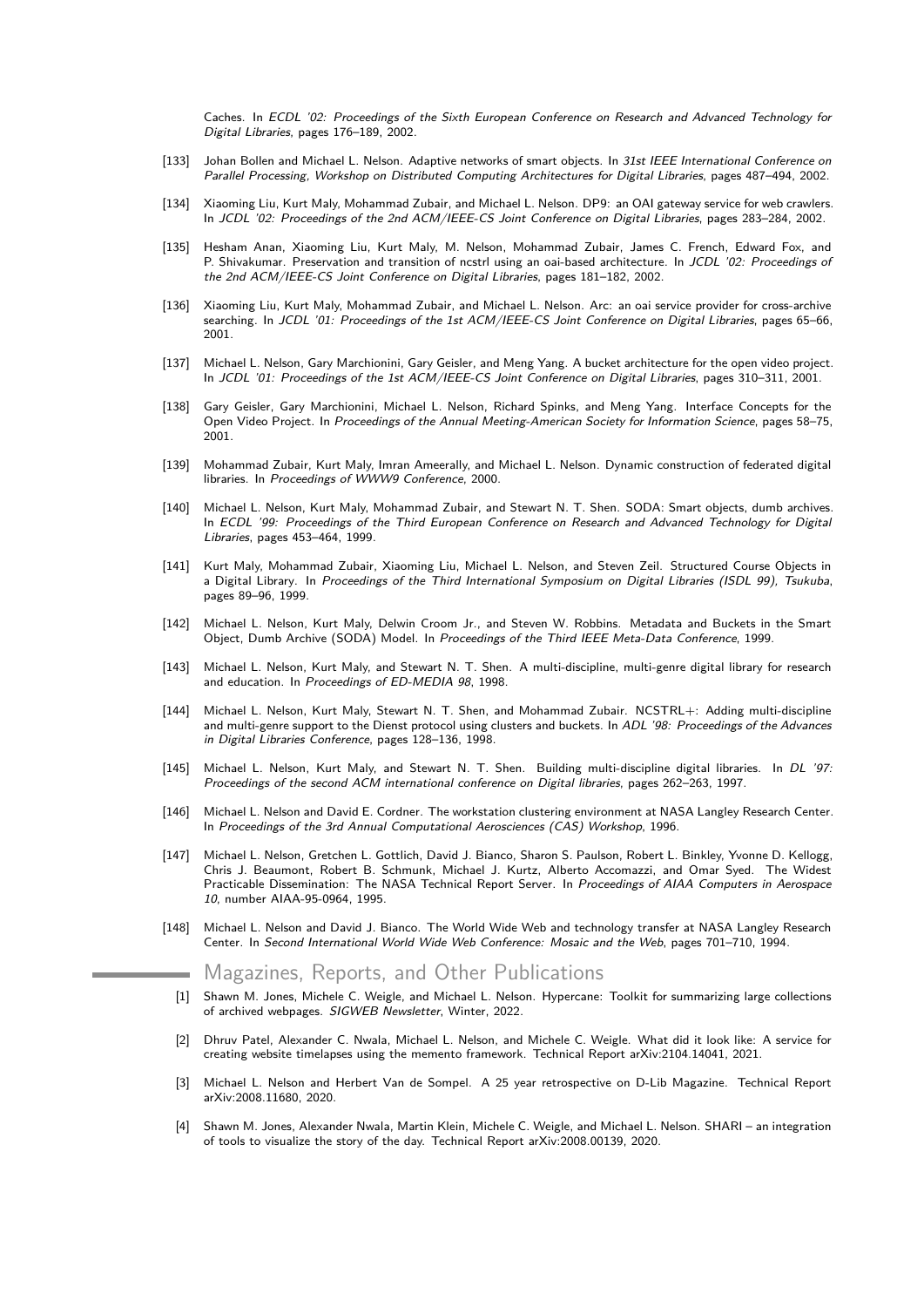- [5] Shawn M. Jones, Martin Klein, Michele C. Weigle, and Michael L. Nelson. Mementoembed and raintale for web archive storytelling. Technical Report arXiv:2008.00137, 2020.
- [6] Abigail Mabe, Dhruv Patel, Maheedhar Gunnam, Surbhi Shankar, Mat Kelly, Sawood Alam, Michael L. Nelson, and Michele C. Weigle. Visualizing webpage changes over time. Technical Report arXiv:2006.02487, 2020.
- [7] Sawood Alam, Plinio Vargas, Michele C. Weigle, and Michael L. Nelson. Impact of http cookie violations in web archives. Technical Report arXiv:1906.07141, 2019.
- [8] Sawood Alam, Michele C. Weigle, Michael L. Nelson, Martin Klein, and Herbert Van de Sompel. Supporting web archiving via web packaging. Technical Report arXiv:1906.07104, 2019.
- Mohamed Aturban, Michael L. Nelson, and Michele C. Weigle. Collecting 16K archived web pages from 17 public web archives. Technical Report arXiv:1905.03836, 2019.
- [10] Mohamed Aturban, Michael L. Nelson, and Michele C. Weigle. Difficulties of timestamping archived web pages. Technical Report arXiv:1712.03140, 2017.
- [11] Corren G. McCoy, Michael L. Nelson, and Michele C. Weigle. University Twitter engagement: Using Twitter followers to rank universities. Technical Report arXiv:1708.05790, 2017.
- [12] Yasmin AlNoamany, Michele C. Weigle, and Michael L. Nelson. Stories from the past web. Technical Report arXiv:1705.06218, 2017.
- Herbert Van de Sompel, David S. H. Rosenthal, and Michael L. Nelson. Web infrastructure to support e-journal preservation (and more). Technical Report arXiv:1605.06154, 2016.
- [14] Justin F. Brunelle, Michele C. Weigle, and Michael L. Nelson. Adapting the hypercube model to archive deferred representations and their descendants. Technical Report arXiv:1601.05142, 2016.
- [15] Justin F. Brunelle, Krista Ferrante, Eliot Wilczek, Michele C. Weigle, and Michael L. Nelson. Leveraging Heritrix and the Wayback Machine on a corporate intranet: A case study on improving corporate archives. D-Lib Magazine, 22(1/2), 2016.
- [16] Herbert Van de Sompel and Michael L. Nelson. Reminiscing about 15 years of interoperability efforts. D-Lib Magazine, 21(11/12), 2015.
- [17] Shawn M. Jones and Michael L. Nelson. Avoiding spoilers in fan wikis of episodic fiction. Technical Report arXiv:1506.06279, 2015.
- [18] Shawn M. Jones, Michael L. Nelson, Harihar Shankar, and Herbert Van de Sompel. Bringing web time travel to MediaWiki: An assessment of the Memento MediaWiki extension. Technical Report arXiv:1405.2330, 2014.
- [19] Sawood Alam, Charles L. Cartledge, and Michael L. Nelson. Support for various HTTP methods on the Web. Technical Report arXiv:1405.2330, 2014.
- [20] Martin Klein, Robert Sanderson, Herbert Van de Sompel, and Michael L. Nelson. Real-time notification for resource synchronization. Technical Report arXiv:1402.3305, 2014.
- [21] Scott G. Ainsworth, Michael L. Nelson, and Herbert Van de Sompel. A framework for evaluation of composite memento temporal coherence. Technical Report arXiv:1402.0928, 2014.
- [22] Mat Kelly, Justin F. Brunelle, Michele C. Weigle, and Michael L. Nelson. A method for identifying personalized representations in the archives. D-Lib Magazine, 19(11/12), 2013.
- [23] Ahmed AlSum and Michael L. Nelson. ArcLink: Optimization Techniques to Build and Retrieve the Temporal Web Graph. Technical Report arXiv:1305.5959, 2013.
- [24] Sawood Alam, Charles L. Cartledge, and Michael L. Nelson. HTTP Mailbox Asynchronous RESTful Communication. Technical Report arXiv:1305.1992, 2013.
- [25] Martin Klein, Robert Sanderson, Herbert Van de Sompel, Simeon Warner, Bernhard Haslhofer, Carl Lagoze, and Michael L. Nelson. A technical framework for resource synchronization. D-Lib Magazine, 19(1/2), 2013.
- [26] Herbert Van de Sompel, Robert Sanderson, Martin Klein, Michael L. Nelson, Bernhard Haslhofer, Simeon Warner, and Carl Lagoze. A perspective on resource synchronization. D-Lib Magazine, 18(9/10), 2012.
- [27] Michael L. Nelson. A Plan For Curating "Obsolete Data or Resources". Technical Report arXiv:1209.2664, 2012.
- [28] Greg Szalkowski and Michael L. Nelson. The Performance of Betting Lines for Predicting the Outcome of NFL Games. Technical Report arXiv:1211.4000, 2012.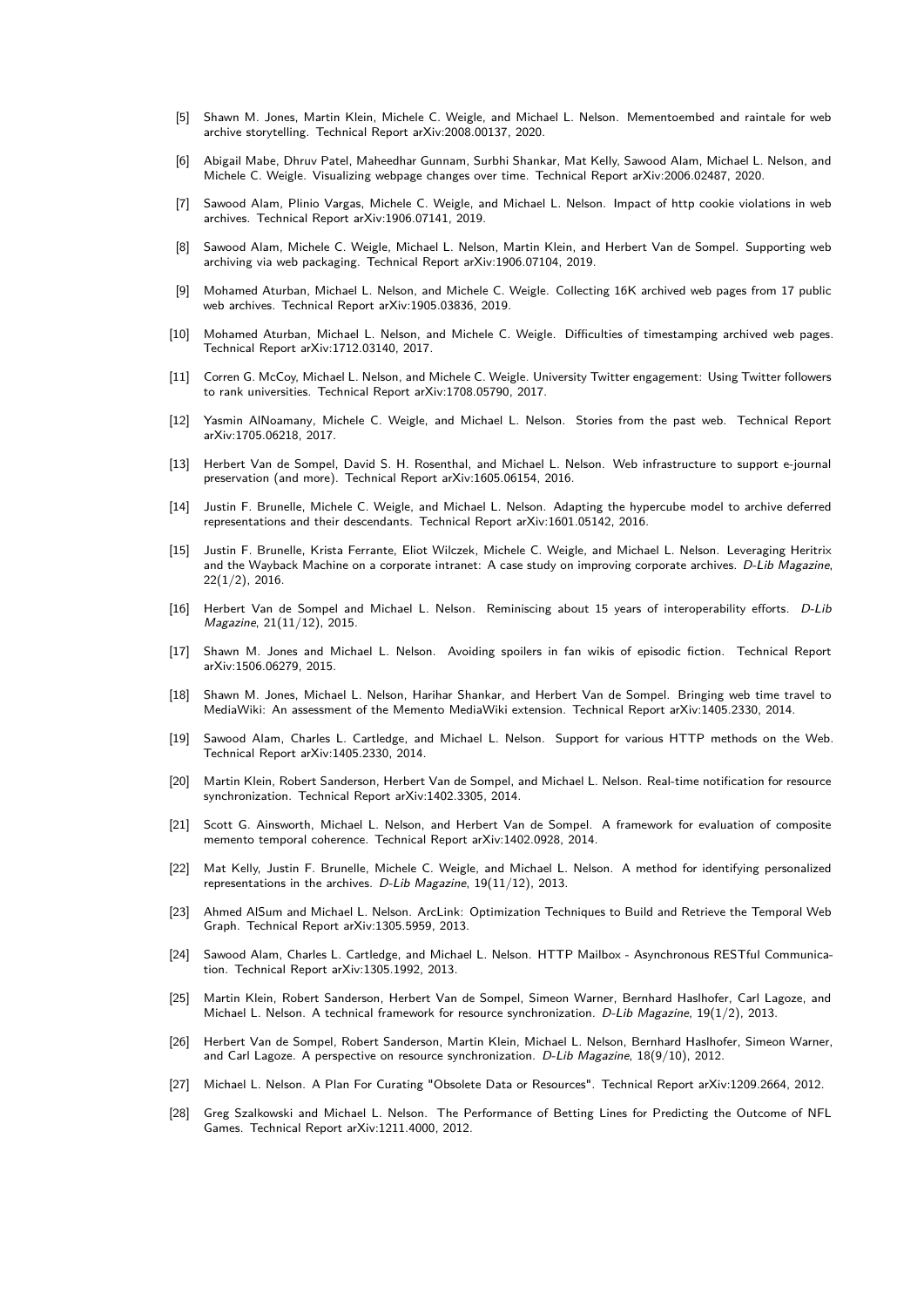- [29] Charles L. Cartledge and Michael L. Nelson. Connectivity Damage to a Graph by the Removal of an Edge or a Vertex. Technical Report arXiv:1103.3075, 2011.
- [30] Jeb Ware, Martin Klein, and Michael L. Nelson. An Evaluation of Link Neighborhood Lexical Signatures to Rediscover Missing Web Pages. Technical Report arXiv:1102.0930, 2011.
- [31] Jeffery L. Shipman, Martin Klein, and Michael L. Nelson. Using Web Page Titles to Rediscover Lost Web Pages. Technical Report arXiv:1002.2439, 2010.
- [32] Herbert Van de Sompel, Michael L. Nelson, Robert Sanderson, Lyudmila L. Balakireva, Scott Ainsworth, and Harihar Shankar. Memento: Time Travel for the Web. Technical Report arXiv:0911.1112, 2009.
- [33] Michael L. Nelson. Report on the 2009 ACM/IEEE Joint Conference on Digital Libraries. D-Lib Magazine, 15(7/8), 2009.
- [34] Michael L. Nelson. Data-driven science: A new paradigm? EDUCAUSE Review, 44(4):6-7, 2009.
- [35] Martin Klein and Michael L. Nelson. Evaluating methods to rediscover missing web pages from the web infrastructure. Technical Report arXiv:0907.2268, Old Dominion University Department of Computer Science, 2009.
- [36] Michael L. Nelson, Martin Klein, and Manoranjan Magudamudi. Correlation of expert and search engine rankings. Technical Report arXiv:0809.2851, Old Dominion University Department of Computer Science, 2008.
- [37] Carl Lagoze, Herbert Van de Sompel, Pete Johnston, Michael L. Nelson, Robert Sanderson, and Simeon Warner. Object Re-Use & Exchange: A Resource-Centric Approach. Technical Report arXiv:0804.2273, 2008.
- [38] Joan A. Smith and Michael L. Nelson. Site Design Impact on Robots. D-Lib Magazine, 14(3/4), 2008.
- [39] Joan A. Smith and Michael L. Nelson. Creating Preservation-Ready Web Resources. D-Lib Magazine, 14(1/2), 2008.
- [40] G. Manepalli, H. Jerez, and Michael L. Nelson. FeDCOR: An Institutional CORDRA Registry. D-Lib Magazine, 12(2), 2006.
- [41] Joan A. Smith, Frank McCown, and Michael L. Nelson. Observed web robot behavior on decaying web subsites. D-Lib Magazine, 12(2), 2006.
- [42] Suchitra Manepalli, Giridhar Manepalli, and Michael L. Nelson. D2D: Digital Archive to MPEG-21 DIDL. Technical Report arXiv cs.DL/0602059, Old Dominion University Department of Computer Science, 2006.
- [43] Michael L. Nelson. Final Report for the Development of the NASA Technical Report Server (NTRS). Technical Report NASA CR-2005-213515, NASA Langley Research Center, 2005.
- [44] Michael L. Nelson, Johan Bollen, Giridhar Manepalli, and Rabia Haq. Archive ingest and handling test: The Old Dominion University approach. D-Lib Magazine, 11(12), 2005.
- [45] Johan Bollen, Michael L. Nelson, Giridhar Manepalli, Giridhar Nandigam, and Suchitra Manepalli. Trend Analysis of the Digital Library Community. D-Lib Magazine, 11(1), 2005.
- [46] Herbert Van de Sompel, Michael L. Nelson, Carl Lagoze, and Simeon Warner. Resource harvesting within the OAI-PMH framework. D-Lib Magazine, 10(12), 2004.
- [47] Aravind Elango, Johan Bollen, and Michael L. Nelson. Dynamic linking of smart digital objects based on user navigation patterns. Technical Report arXiv cs.DL/0401029, Old Dominion University Department of Computer Science, 2004.
- [48] Terry L. Harrison, Aravind Elango, Johan Bollen, and Michael L. Nelson. Initial Experiences Re-Exporting Duplicate and Similarity Computation with an OAI-PMH aggregator. Technical Report arXiv cs.DL/0401001, Old Dominion University Department of Computer Science, 2004.
- [49] Simeon Warner and Michael L. Nelson. Report on the metadata harvesting workshop at JCDL 2003. ACM SIGIR Forum, 37(2):73–78, 2003.
- [50] Michael L. Nelson. Report on the Third ACM/IEEE Joint Conference on Digital Libraries (JCDL). *D-Lib Magazine*, 9(7/8), 2003.
- [51] Terry L. Harrison, Michael L. Nelson, and Mohammad Zubair. The Dienst OAI Gateway: A Preservation Gateway for a Legacy Protocol. Technical Report TR-2003-01, Old Dominion University Department of Computer Science, 2003.
- [52] J.A. Rocker, G.J. Roncaglia, L.N. Heimerl, and Michael L. Nelson. The NASA Scientific and Technical Information (STI) Program's Implementation of Open Archives Initiative (OAI) for Data Interoperability and Data Exchange. In Proceedings of 2002 Annual Special Libraries Conference, 2002.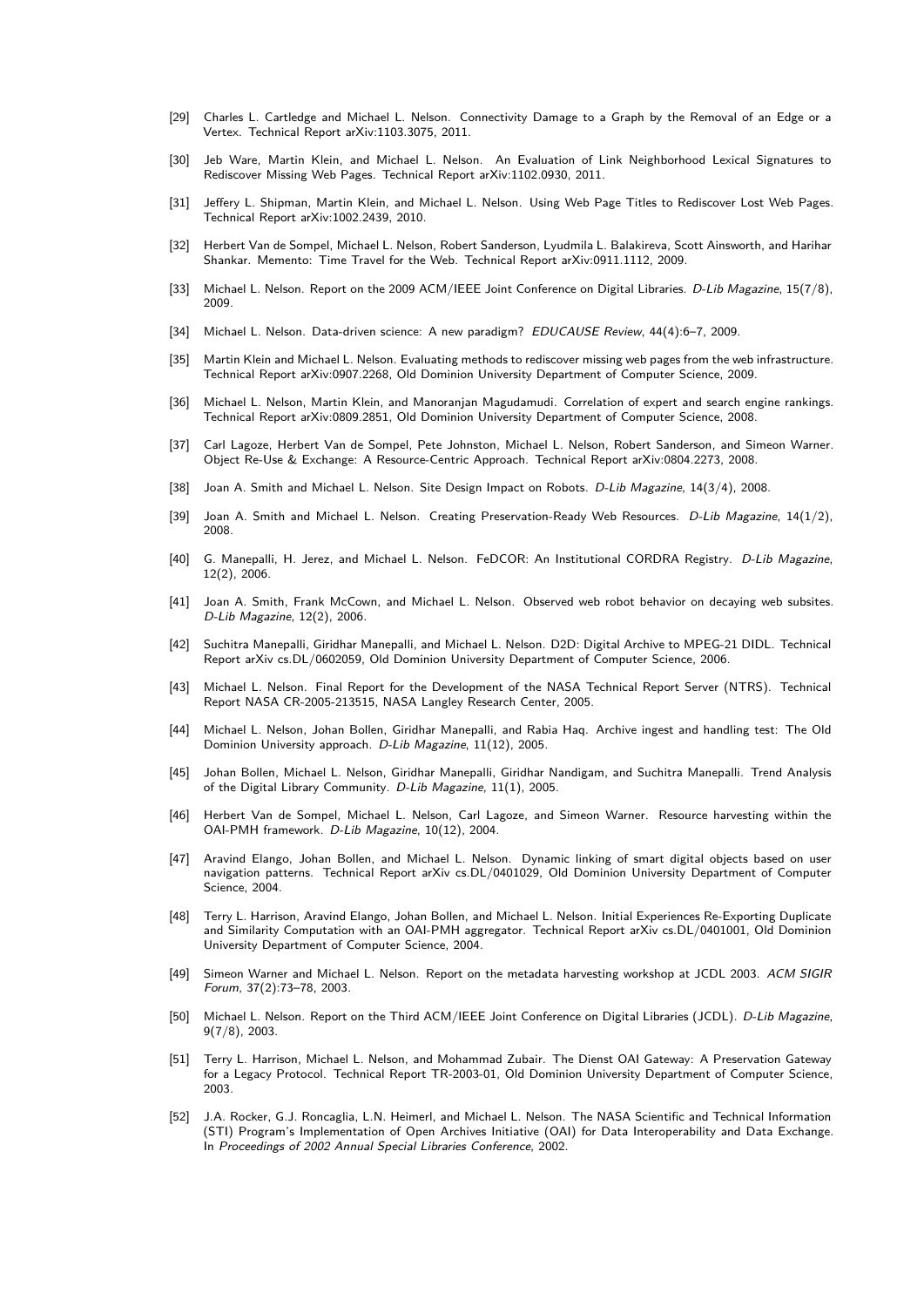- [53] Michael L. Nelson, Herbert Van de Sompel, and Carl Lagoze. Report on the 2nd Workshop on the Open Archives Initiative: Gaining Independence with e-Print Archives and OAI. D-Lib Magazine, 8(11), 2002.
- [54] Michael L. Nelson and B. Danette Allen. Object persistence and availability in digital libraries. D-Lib Magazine, 8(1), 2002.
- [55] Xiaoming Liu, Kurt Maly, Mohammad Zubair, and Michael L. Nelson. Arc-An OAI Service Provider for Digital Library Federation. D-Lib Magazine, 7(4), 2001.
- [56] Michael L. Nelson, Brad Argue, Miles Efron, Sheila Denn, and Maria Cristina Pattuelli. A survey of complex object technologies for digital libraries. Technical Report NASA/TM-2001-211426, NASA Langley Research Center, 2001.
- [57] Herbert Van de Sompel, Thomas Krichel, Michael L. Nelson, Patrick Hochstenbach, Victor M. Lyapunov, Kurt Maly, Mohammad Zubair, Mohamed Kholief, Xiaoming Liu, and Heath O'Connell. The UPS prototype: An experimental end-user service across e-print archives. D-Lib Magazine, 6(2), 2000.
- [58] Michael L. Nelson. Buckets: Smart Objects for Digital Libraries. PhD thesis, Old Dominion University Department of Computer Science, 2000.
- [59] R. T. Biedron, P. Mehrotra, M. L. Nelson, F. S. Preston, J. J. Rehder, J. L. Rogers, D. H. Rudy, J. Sobieszczanski-Sobieski, and O. O. Storaasli. Compute as Fast as the Engineers Can Think!—Ultrafast Computing Team Final Report. Technical Report NASA/TM-1999-209715, NASA Langley Research Center, 1999.
- [60] Kurt Maly, Michael L. Nelson, and Mohammad Zubair. Smart objects, dumb archives: A user-centric, layered digital library framework. D-Lib Magazine, 5(3), 1999.
- [61] Michael L. Nelson. A digital library for the National Advisory Committee for Aeronautics. Technical Report NASA/TM-1999-209127, NASA Langley Research Center, 1999.
- [62] Kurt Maly, Mohammad Zubair, Stewart N. T. Shen, and Michael L. Nelson. Generalizing an existing digital library. Technical Report TR-99-01, Old Dominion University Department of Computer Science, 1999.
- [63] Michael L. Nelson, Kurt Maly, Mohammad Zubair, and Stewart N. T. Shen. SODA: Smart Objects, Dumb Archives. Technical Report TR-98-09, Old Dominion University Department of Computer Science, 1998.
- [64] Melissa E. Tiffany and Michael L. Nelson. Creating a Canonical Scientific and Technical Information Classification System for NCSTRL+. Technical Report NASA/TM-1998-208955, NASA Langley Research Center, 1998.
- [65] Michael L. Nelson, Kurt Maly, and Mohammad Zubair. Interoperable Heterogeneous Digital Libraries. Technical Report TR-98-09, Old Dominion University Department of Computer Science, 1998.
- [66] Michael L. Nelson, Kurt Maly, Stewart N. T. Shen, and Mohammad Zubair. Buckets: Aggregative, Intelligent Agents for Publishing. Technical Report NASA/TM-1998-208419, NASA Langley Research Center, 1998.
- [67] Michael L. Nelson. Building multi-discipline, multi-format digital libraries using clusters and buckets. Master's thesis, Old Dominion University Department of Computer Science, 1997.
- [68] Michael L. Nelson, Kurt Maly, and Stewart N. T. Shen. Buckets, Clusters, and Dienst. Technical Report NASA TM-112877, NASA Langley Research Center, 1997.
- [69] Ming-Hokng Maa, Sandra L. Esler, and Michael L. Nelson. Lyceum: A multi-protocol digital library gateway. Technical Report NASA TM-112871, NASA Langley Research Center, 1997.
- [70] Richard C. Tuey, Mary Collins, Pamela Caswell, Bob Haynes, Michael L. Nelson, Jeanne Holm, Lynn Buquo, Annette Tingle, Bill Cooper, and Roy Stiltner. NASAwide electronic publishing system-prototype STI electronic document distribution: Stage-4 evaluation report. Technical Report NASA TM-104630 (parts 1 and 2), NASA Langley Research Center, 1996.
- [71] Michael L. Nelson. A survey of reverse engineering and program comprehension. Technical Report arXiv cs/0503068, Old Dominion University Department of Computer Science, 1996.
- [72] Ming-Hokng Maa and Michael L. Nelson. Recent Improvements in the NASA Technical Report Server. Technical Report NASA TM-110209, NASA Langley Research Center, 1996.
- [73] Michael L. Nelson and David J. Bianco. Accessing NASA Technology With the World Wide Web. IEEE Aerospace and Electronic Systems Magazine, 10(5):7–13, 1995.
- [74] Donna G. Roper, Mary K. McCaskill, Scott D. Holland, Joanne L. Walsh, Michael L. Nelson, Susan L. Adkins, Manjula Y. Ambur, and Bryan A. Campbell. A Strategy for Electronic Dissemination of NASA Langley Technical Publications. Technical Report NASA TM-109172, NASA Langley Research Center, 1994.
- [75] Michael L. Nelson, Gretchen L. Gottlich, and David J. Bianco. World Wide Web implementation of the Langley Technical Report Server. Technical Report NASA TM-109162, NASA Langley Research Center, 1994.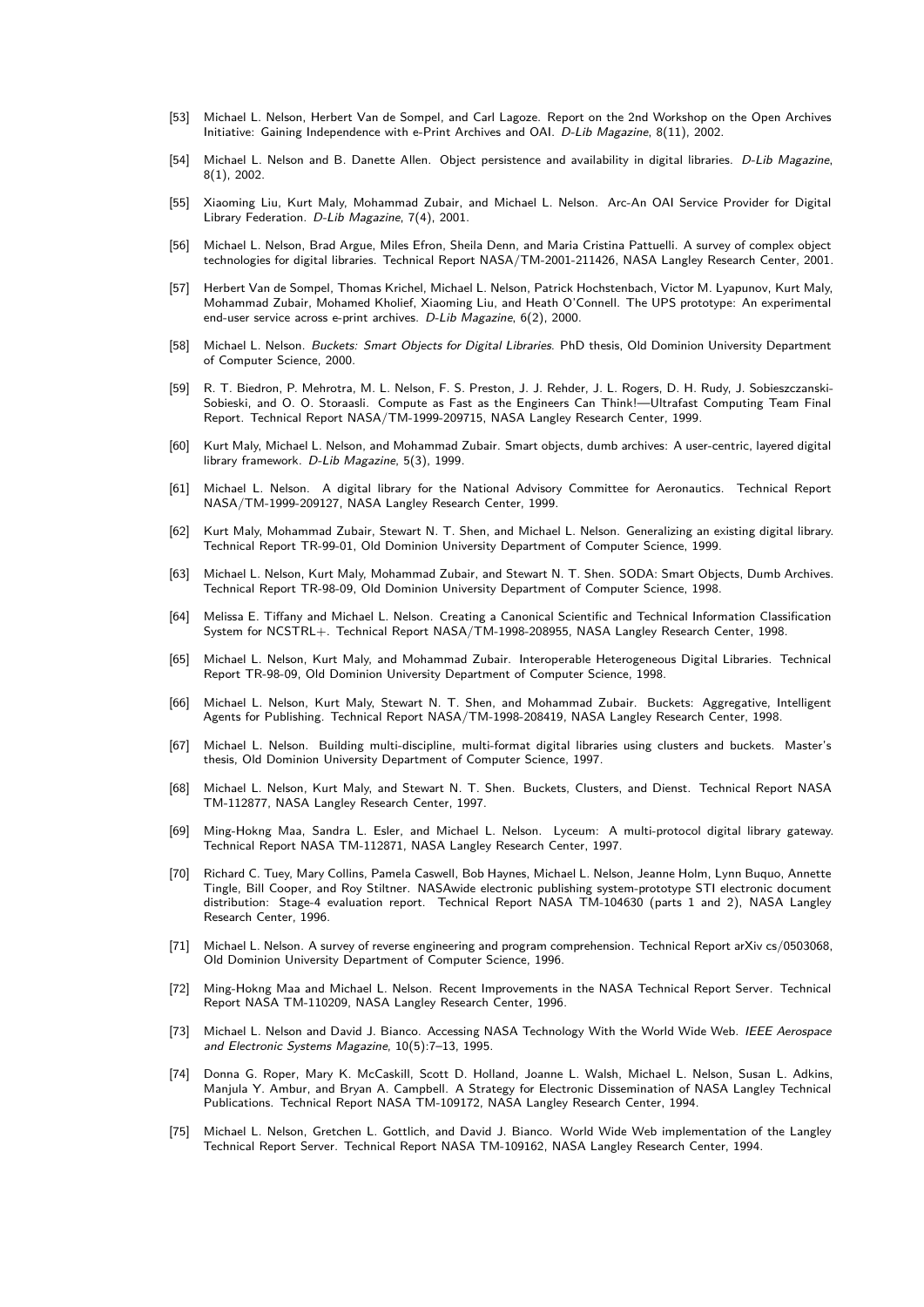- [76] Joseph A. Kaplan and Michael L. Nelson. A comparison of queueing, cluster and distributed computing systems. Technical Report NASA TM-109025 (Revision 1), NASA Langley Research Center, 1994.
- [77] Michael L. Nelson and Gretchen L. Gottlich. Electronic document distribution: Design of the anonymous FTP Langley Technical Report Server. Technical Report NASA TM-4567, NASA Langley Research Center, 1994.
- [78] Trey Arthur and Michael L. Nelson. Intel NX to PVM3.2 Message Passing Conversion Library. Technical Report NASA TM-109038, NASA Langley Research Center, 1993.
- [79] Joseph A. Kaplan and Michael L. Nelson. A comparison of queueing, cluster and distributed computing systems. Technical Report NASA TM-109025, NASA Langley Research Center, 1993.

Tutorials

- 2014-09-22 "Tools and Techniques for Revisiting Online Scholarly Content" (with Herbert Van de Sompel and Martin Klein and Richard Wincewicz), JCDL 2014 Tutorial, London UK
- 2013-09-22 "ResourceSync: The NISO/OAI Resource Synchronization Framework" (with Herbert Van de Sompel and Martin Klein and Robert Sanderson), TPDL 2013 Tutorial, Valetta Malta
- 2008-06-16 "Object Reuse and Exchange: The OAI-ORE Framework" (with Carl Lagoze, Herbert Van de Sompel and Simeon Warner), ACM/IEEE JCDL 2008 Tutorial, Pittsburgh PA
- 2006-06-(14-16) OAI-PMH Tutorial and Consultation, University of Southern California Libraries
	- 2003-05-27 "Advanced Tutorial on Open Archives Initiative" (with Herbert Van de Sompel and Simeon Warner), ACM/IEEE JCDL 2003 Tutorial, Houston TX
	- 2002-07-14 "Advanced Overview of Version 2.0 of the Open Archives Initiative Protocol for Metadata Harvesting" (with Herbert Van de Sompel and Simeon Warner), ACM/IEEE JCDL 2002 Tutorial, Portland OR

# Selected Invited Presentations

- 2021-06-17 "Web Archiving in the Year eaee1902f186819154789ee22ca30035", Web Archiving Conference (online)
- 2021-03-30 "Uncertainty in replaying archived Twitter pages", Ethics and Archiving the Web: How to ethically collect and use web archives (online)
- 2020 Invited presentations at LANL, Indiana University, and DANS (the Netherlands) cancelled due to COVID-19
- 2020-03-09 "Web Archives at the Nexus of Good Fakes and Flawed Originals", Drexel CCI IS Department Distinguished Speaker Series, Philadelphia, PA
- 2019-10-15 "We can archive all of your social media, but should we?", ODU Science Pubs, Norfolk, VA
- 2019-04-09 "Web Archives at the Nexus of Good Fakes and Flawed Originals", CNI Spring 2019 Keynote, St. Louis, MO
- 2018-11-05 "Verifying Archived Web Pages Blockchain Will Not Help Us", Symposium on Blockchain and Trusted Repositories, Chapel Hill, NC
- 2018-11-02 "Weaponized Web Archives: Provenance Laundering of Short Order Evidence", Va Tech CS Department Colloquium, Blacksburg, VA
- 2018-03-23 "Weaponized Web Archives: Provenance Laundering of Short Order Evidence", National Forum on Ethics and Archiving the Web, New York, NY
- 2017-02-21 "Web Archiving Activities of ODU's Web Science and Digital Library Research Group", Symposium on Web Archiving Interoperability, San Francisco, CA
- 2017-02-17 "The Memento Protocol and Research Issues With Web Archiving", ODU Chemistry Department Colloquium, Norfolk, VA
- 2017-02-21 "Web Archiving Activities of ODU's Web Science and Digital Library Research Group", Symposium on Web Archiving Interoperability, San Francisco, CA
- 2017-02-17 "The Memento Protocol and Research Issues With Web Archiving", ODU Chemistry Department Colloquium, Norfolk, VA
- 2017-02-16 "The Memento Protocol and Research Issues With Web Archiving", VCU CS Department Colloquium, Richmond, VA
- 2016-09-12 "The Memento Protocol and Research Issues With Web Archiving", UVA Library Colloquium, Charlottesville, VA
- 2016-08-22 "We Need Multiple, Independent Web Archives", Documenting the Now Advisory Board, St. Louis, MO
- 2016-04-11 "Combining Heritrix and PhantomJS for Better Crawling of Pages with Javascript", IIPC General Assembly, Reykjavik, Iceland
- 2016-04-05 "Storytelling for Summarizing Collections in Web Archives", CNI Spring 2016, San Antonio, TX
- 2016-04-03 "Why We Need Multiple Archives", Digital Preservation of Federal Information Summit CNI Spring 2016, San Antonio, TX
- 2015-11-13 "Combining Storytelling and Web Archives", ODU EE Department Colloquium, Norfolk, VA
- 2015-04-28 "Evaluating the Temporal Coherence of Archived Pages", IIPC General Assembly, Stanford, CA
- 2015-02-24 "Information Loss and Decay of the World Wide Web", The Declinism Seminars: Decay, Cambridge, MA
- 2014-07-23 "Assessing the Quality of Web Archives", Digital Preservation 2014, Washington DC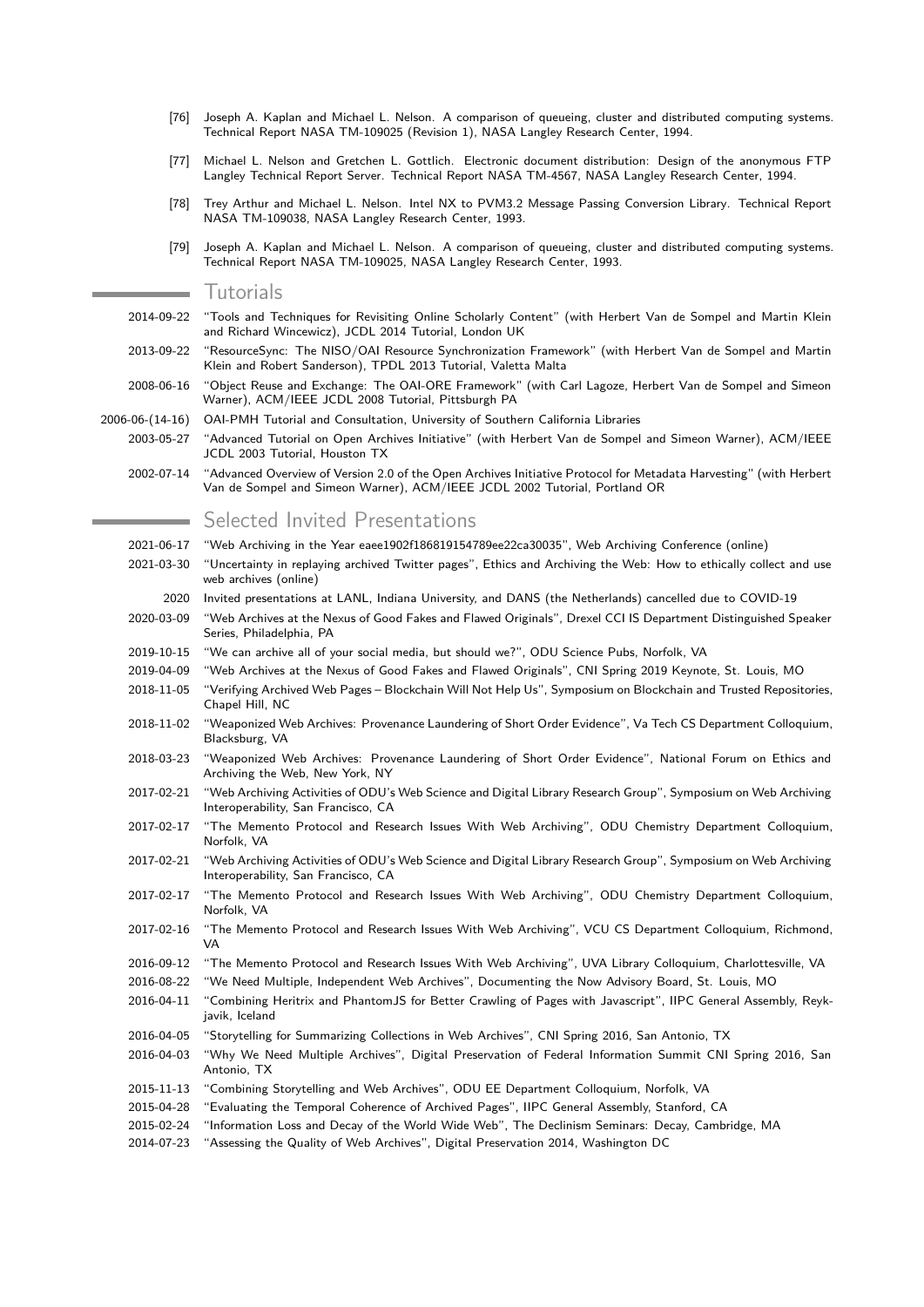| 2013-09-06 | "Who Will Archive the Archives? Thoughts About the Future of Web Archiving", Wolfram Data Summit 2013,<br>Washington DC                                                                                                       |
|------------|-------------------------------------------------------------------------------------------------------------------------------------------------------------------------------------------------------------------------------|
| 2013-04-23 | "More Archives, More Better", IIPC General Assembly 2013, Ljubljana, Slovenia                                                                                                                                                 |
| 2013-04-22 | "Old Dominion University Computer Science IIPC New Member", IIPC General Assembly 2013, Ljubljana, Slovenia                                                                                                                   |
| 2012-09-10 | "A Plan For Curating "Obsolete Data or Resources"", UNC/NSF Workshop "Curating for Quality: Ensuring Data<br>Quality to Enable New Science", Arlington, VA                                                                    |
| 2011-10-24 | "Memento: Time Travel for the Web", UNT College of Information Colloquium, Denton, TX                                                                                                                                         |
| 2011-10-24 | "Memento: Time Travel for the Web", UNT College of Information Colloquium, Denton, TX                                                                                                                                         |
| 2011-05-10 | "Memento: Updated technical details", 2011 IIPC General Assembly, The Hague, the Netherlands                                                                                                                                  |
| 2010-11-10 | "Memento: Time Travel for the Web", UNC Scholarly Communications Working Group, Chapel-Hill, NC                                                                                                                               |
| 2010-09-09 | "My Point of View", Web Archiving Cooperative Kick-off Meeting, Menlo-Park, CA                                                                                                                                                |
| 2010-09-09 | "Review of Web Archiving", Web Archiving Cooperative Kick-off Meeting, Menlo-Park, CA                                                                                                                                         |
| 2010-06-21 | "Memento: Time Travel for the Web", NDIIPP Partners Meeting, Washington DC                                                                                                                                                    |
| 2009-12-15 | "Memento: Time Travel for the Web", CNI Fall 2009 Project Briefing, Washington DC                                                                                                                                             |
| 2009-11-16 | "Memento: Time Travel for the Web", Library of Congress Brown Bag Seminar, Washington DC                                                                                                                                      |
| 2009-10-29 | "The Open Archives Initiative Object Reuse and Exchange Project", Keynote at RIBDA 2009, Lima Peru                                                                                                                            |
| 2009-10-15 | "The Open Archives Initiative Object Reuse and Exchange Project", Keynote at WCI 2009, Berlin Germany                                                                                                                         |
| 2009-10-02 | "(Re-)Discovering Lost Web Pages", Emory University Computer Science Department Colloquium, Atlanta GA                                                                                                                        |
| 2009-10-01 | "The Open Archives Initiative Object Reuse and Exchange Project", Emory University Library Colloquium, Atlanta<br>GA                                                                                                          |
| 2009-06-25 | "Synchronicity: Just-In-Time Discovery of Lost Web Pages", NDIIPP Partners Meeting, Washington DC                                                                                                                             |
| 2009-03-13 | "Can't Find Your 404s?", Santa Fe Complex Colloquium, Santa Fe NM                                                                                                                                                             |
| 2009-03-12 | "(Re-)Discovering Lost Web Pages", LANL Research Library Colloquium, Los Alamos NM                                                                                                                                            |
| 2008-09-07 | "Tools for a Preservation-Ready Web", NDIIPP Partners Meeting, Ballston VA                                                                                                                                                    |
| 2008-07-20 | "Recommendations for a NASA Digital Library", NASA LaRC Technical Library Branch, Hampton VA                                                                                                                                  |
| 2007-05-16 | "The Open Archives Initiative", Digital data preservation, sharing, and discovery: Challenges for Small Science                                                                                                               |
|            | Communities in the Digital Era, Durham NC                                                                                                                                                                                     |
| 2007-01-17 | "Using OAI-PMH Resource Harvesting & MPEG-21 DIDL for Digital Preservation", NDIIPP Partners Meeting, San<br>Diego CA                                                                                                         |
| 2006-12-06 | "How much preservation do I get if I do absolutely nothing? Using the Web Infrastructure for Digital Preservation",<br>Media Produtcion 2006, Berlin Germany                                                                  |
| 2006-12-01 | "Evaluating Ingest Success: Using the AIHT", DCC/LUCAS Workshop, Liverpool UK                                                                                                                                                 |
| 2006-06-29 | "Thinking Differently About Web Page Preservation", Library of Congress Seminar, Washington DC                                                                                                                                |
| 2005-10-20 | "What's new from the OAI", OAI-4, Geneva Switzerland                                                                                                                                                                          |
| 2005-10-20 | "OAI-PMH for resource harvesting", OAI-4, Geneva Switzerland                                                                                                                                                                  |
| 2005-07-12 | "ODU AIHT", NDIIPP Partners Meeting, Warrenton VA                                                                                                                                                                             |
| 2005-06-23 | "A New Model for Web Resource Harvesting", NASA/Raytheon Technology Infusion Team Meeting, Hampton VA                                                                                                                         |
| 2005-05-17 | "Shared Infrastructure Preservation Models", DIGARCH PI Meeting, Atlanta GA                                                                                                                                                   |
| 2005-05-05 | "Harvesting Resources with OAI-PMH", SOLINET Annual Membership Meeting, Atlanta GA                                                                                                                                            |
| 2005-03-29 | "A New Model for Web Resource Harvesting", University of Florida Department of Computer Science Colloquium                                                                                                                    |
| 2004-05-28 | "Implementation of Digital Libraries", International Congress of Health Information, Lima Peru                                                                                                                                |
| 2004-05-06 | "A Review of Institutional Repository Projects and Technologies", Texas A&M Department of Computer Science<br>Colloquium                                                                                                      |
| 2003-11-03 | "New Digital Library Possibilities Using the OAI-PMH", First Latin American Workshop on the Production and<br>Diffusion of Electronic Theses, Santiago Chile                                                                  |
| 2003-09-16 | "Self-Preserving Digital Objects", AISTI Mini Conference, Santa Fe New Mexico                                                                                                                                                 |
| 2003-09-12 | "Institutional Archives Technology Overview", FLICC Workshop: Institutional Archives and Repositories in Govern-<br>ment, Washington DC                                                                                       |
| 2003-06-24 | "U.S. Government Use of the OAI-PMH", IndoUS Workshop on Open Digital Libraries and Interoperability, Arlington<br>VA                                                                                                         |
| 2003-03-20 | "U.S. Government Use of the OAI-PMH", ISTEC / NSF Ibero-American Digital Library Joint Project Development<br>Symposium, Campinas, Brazil                                                                                     |
| 2003-02-05 | "Service Providers: Future Perspectives", Professional Scholarly Publishing Annual Conference, Washington DC                                                                                                                  |
| 2002-10-18 | "Service Providers: Future Perspectives", OAI Workshop, CERN Switzerland                                                                                                                                                      |
| 2002-10-02 | "New Digital Library Possibilities Using the Open Archives Initiative Protocol for Metadata Harvesting (OAI-PMH)",<br>International Conference on Scientific Electronic Publishing in Developing Countries, Valparaiso, Chile |
| 2002-05-13 | "New Developments in OAI", Open Archives Forum, Pisa Italy                                                                                                                                                                    |
| 2002-04-03 | "OAI: XML-Based Digital Library Interoperability", CENDI: Federal STI Managers Meeting, Beltsville MD                                                                                                                         |
| 2001-08-16 | "OAI: Past, Present and Future", Managing Digital Video Content Workshop, Atlanta GA                                                                                                                                          |
|            |                                                                                                                                                                                                                               |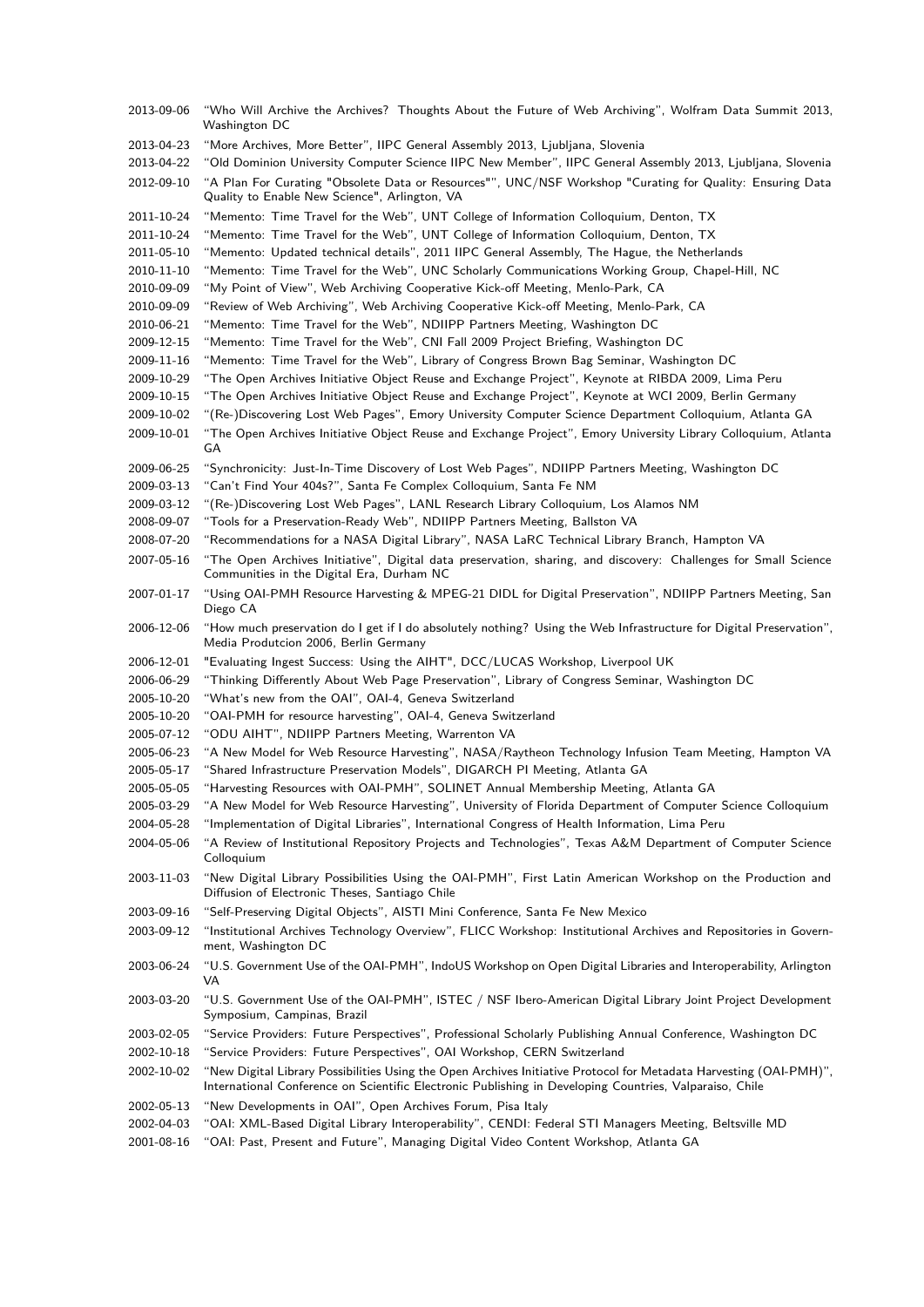- 2001-07-11 "OAI: Past, Present and Future", Open Archives Meeting: Developing an Agenda for Institutional E-print Archives, London UK
- 2001-04-21 "Uses of OAI in NASA", NASA STI Managers Meeting, Greenbelt MD
- 2000-12-12 "The Open Archives Initiative", Exploration 2000: Workshop on Web-Based Language Documentation and Description, Philadelphia, PA
- 1999-11-09 "Smart Objects and Dumb Archives: Using Buckets in Digital Libraries", ICASE Colloquium, Hampton, VA
- 1996-10-24 "Understanding the Internet's Role in Technology Transfer and Organizational Strategy", October Meeting of the Pittsburgh Large User Group (PLUG), Pittsburgh, PA
- 1996-10-09 "Using DCE/DFS in a Production Workstation Cluster", ICASE/LaRC 2nd Industry Roundtable, Williamsburg, VA
- 1996-06-24 "WWW: An Overview of Technologies, Concepts, and Directions", Army Training Support Center, Fort Eustis, VA
- 1994-10-22 "Changing the Way We do Business Through Use of the World Wide Web and NCSA Mosaic", Virginia Society of Professional Engineers, Hampton, VA
- 1993-05-11 "PVM Use in Computational Aerosciences Projects", First PVM Users Group Meeting, Knoxville, TN

# Ph.D. Students

- 2007 **Frank McCown**, Lazy Preservation: Reconstructing Websites from the Web Infrastructure, Initial employment: Assistant Professor, Harding University.
- 2008 **Joan A. Smith**, Integrating Preservation Functions Into the Web Server, Initial employment: Chief Technology Strategist, Emory University Libraries.
- 2011 **Martin Klein**, Using the Web Infrastructure for Real Time Recovery of Missing Web Pages, Initial employment: Post-doctoral Researcher, Los Alamos National Laboratory.
- 2014 **Ahmed Alsum**, Web Archive Services Framework For Tighter Integration Between the Past and Present Web, Initial employment: Web Archive Engineer, Stanford University Libraries.
- 2014 **Charles L. Cartledge**, Unsupervised Small-World (USW): A Framework for Web Object Self-Preservation, Initial employment: System Engineer, Fulcrum LLC.
- 2015 **Hany SalahEldeen**, Detecting, Modeling, and Predicting User Temporal Intention in Social Media, Initial employment: Technical Staff, Microsoft.
- 2016 **Justin Brunelle**, Scripts in a Frame: A Framework for Archiving Deferred Representations, Initial employment: Lead Researcher, MITRE.
- 2016 **Yasmin AlNomany**, Using Web Archives to Enrich the Live Web Experience Through Storytelling, Initial employment: Post-doctoral Researcher, UC Berkeley.
- 2019 **Lulwah Alkwai**, Expanding the Usage of Web Archives by Recommending Archived Webpages Using Only the URI, Initial employment: Lecturer, University of Hail (Saudi Arabia), (joint with Prof. M. C. Weigle).
- 2019 **Mat Kelly**, Aggregating Private and Public Web Archives Using the Mementity Framework, Initial employment: Assistant Professor, Drexel University, (joint with Prof. M. C. Weigle).
- 2020 **Alexander Nwala**, Bootstrapping Web Archive Collections From Micro-Collections in Social Media, Initial employment: Post-doctoral Researcher, Indiana University.
- 2020 **Mohamed Aturban**, A Framework for Verifying the Fixity of Archived Web Resources, Initial employment: Assistant Professor, Columbia College, (joint with Prof. M. C. Weigle).
- 2020 **Sawood Alam**, MementoMap: A Web Archive Profiling Framework for Efficient Memento Routing, Initial employment: Web and Data Scientist, Internet Archive.
- 2021 **Shawn Jones**, Improving Collection Understanding For Web Archives With Storytelling: Shining Light Into Dark and Stormy Archives, Initial employment: Post-doctoral Researcher, Los Alamos National Laboratory.
- current **James Ecker**, Dissertation Topic: TBD.
- current **Emily Escamilla**, Dissertation Topic: TBD.
- current **Kritika Garg**, Dissertation Topic: TBD.
- current **Hussam Hallak**, Dissertation Topic: TBD.
- current **Himarsha Jayanetti**, Dissertation Topic: TBD, (joint with Prof. M. C. Weigle).
- current **Corren McCoy**, Dissertation Topic: TBD, (joint with Prof. M. C. Weigle).
- current **Nauman Siddique**, Dissertation Topic: TBD.

# M.S. Students

### Thesis Option

- 2005 **Terry L. Harrison**, Opal: In Vivo Based Preservation Framework for Locating Lost Web Pages, Initial employment: Library of Congress (CACI).
- 2008 **Rabia Haq**, Using Timed-Release Cryptograhy to Mitigate the Preservation Risk of Embargo Periods, Initial employment: PhD program, ODU MSVE.
- 2012 **Kalpesh Padia**, Visualizing Digital Collections at Archive-It, Initial employment: PhD program, NCSU CS, (joint with Prof. M. C. Weigle).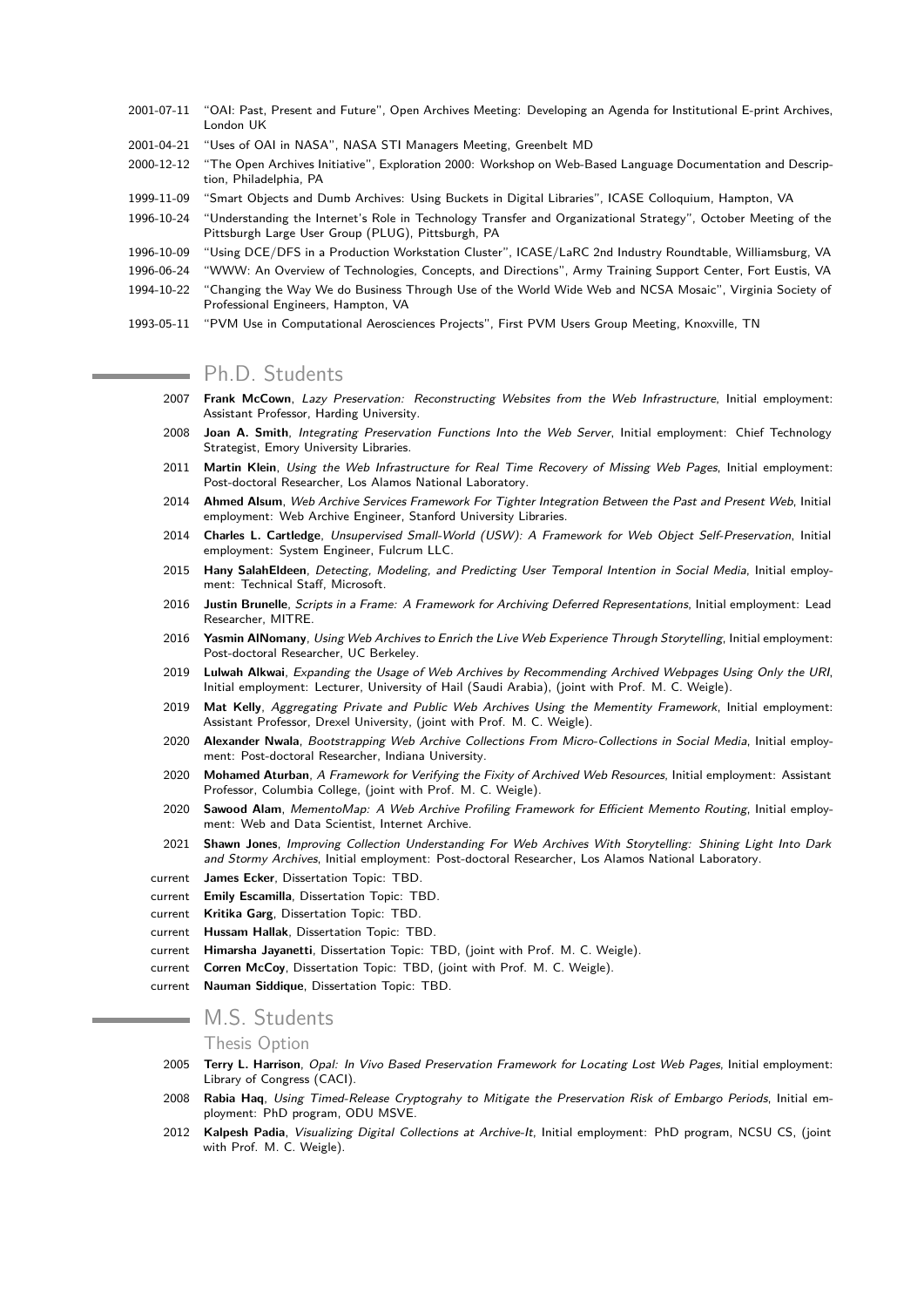- 2013 **Sawood Alam**, HTTP Mailbox Asynchronous RESTful Communication, Initial employment: PhD program, ODU CS.
- 2015 **Shawn Jones**, Using the Memento MediaWiki Extension to Avoid Spoilers, Initial employment, PhD program: ODU CS.
- 2018 **John Berlin**, To Relive The Web: A Framework For The Transformation And Archival Replay Of Web Pages, Initial employment: Rhizome at the New Museum, (joint with Prof. M. C. Weigle).

Project Option

- 2004 Sheffan Chan, Thomas Lutkenhouse
- 2005 Aravind Elango, Giridhar Manepalli, Suchitra Manepalli, Daniel Swaney
- 2006 Ignacio Garcia del Campo
- 2007 Amine Benjelloun, Manoranjan Magudam
- 2008 Olena Hunsicker, Venkata Sai Krishna Kamineni, Satish Lakkoju, Krishnan Ganesh Madras
- 2009 Sudhir Koneru, Venkata Potta
- 2010 Scott Ainsworth, Matthias Prellwitz, Jeffery Shipman, Jeb Ware
- 2011 Carlton Northern
- 2020 Puneeth Bikkasandra Puttaramegowda

## **Teaching**

#### Old Dominion University

- CS 895 Web-Based Information Retrieval S14, S13, F11
- CS 895 Time on the Web F10
- CS 795/895 Web Archiving Forensics F20, S19
- CS 795/895 Collective Intelligence S09
- CS 791/891 Web Archiving Seminar F17
- CS 791/891 Web Syndication Formats S08
- CS 791/891 Technologies of Google Seminar S07
- CS 791/891 Economics of Information Seminar S06
- CS 791/891 Digital Preservation Seminar S05, S04
- CS 751/851 Introduction to Digital Libraries S15, S11, S10, F06
- CS 734/834 Introduction to Information Retrieval F17, F16, F15
- CS 695 Introduction to Digital Libraries F05, F04, F03, F02
- CS 495/595 Web Security S21
- CS 495/595 Introduction to Web Science F14, F13
- CS 495/595 Peer-to-Peer Information Systems F04, F03
- CS 495/595 Web Server Design S12, S09, S07, S06
- CS 432/532 Web Science S17, S16
- CS 431/531 Web Server Design F18
- CS 418/518 Web Programming F08, F07, F06
- CS 410 Computer Based Productivity I S03
	- CS 395 Research Methods in Data and Web Science S20
	- CS 300 Computers in Society F21

#### University of North Carolina

- INLS 110 Introduction to Digital Libraries S01
- INLS 210 Complex Objects for Digital Libraries S01

Old Dominion University (While at NASA LaRC)

| CS 495/595 Introduction to Digital Libraries - F99 |  |
|----------------------------------------------------|--|
| CS 745/845 Introduction to Digital Libraries - F98 |  |

## Service

### Editorial Boards

2005-present International Journal of Digital Libraries (IJDL) 2005-2006 ACM Journal on Education Resources in Computing (JERIC) Steering Committees 2014-2020 JCDL Steering Committee Chair 2011-current JCDL Steering Committee Doctoral Consortia